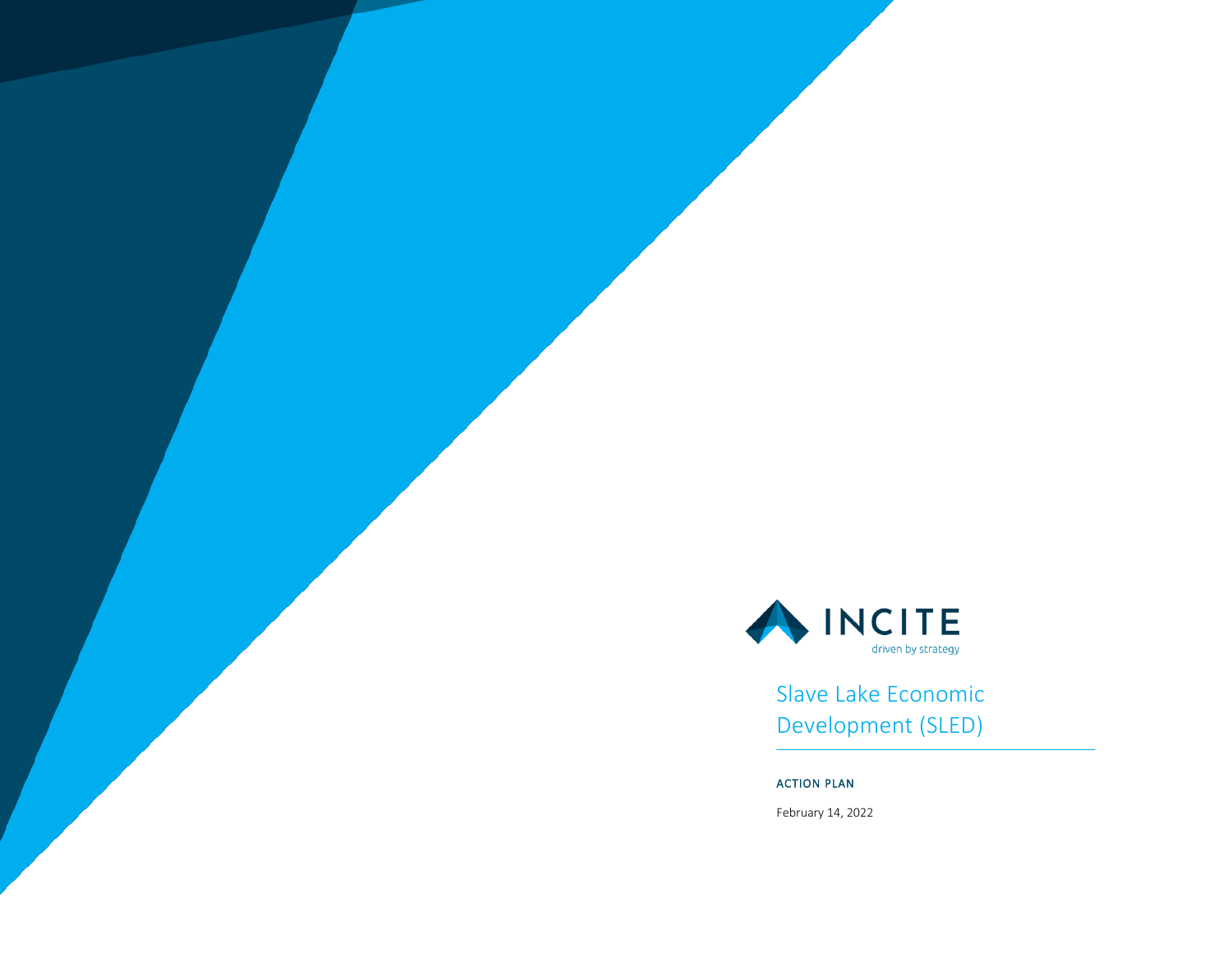

### PRESENTED TO:

Garry Roth

Acting Chief Administration Officer

T: 780.849-.8017 E: garry.roth@slavelake.ca

10 Main Street S.W. Slave Lake, AB T0G 2A0

### PRESENTED BY:

Jesse Meyer

Partner & Principal

Dania Spillett

Partner & Principal

Joel Mazurkewich

Associate

T: 780.784.5517 E: joel@incitestrategy.ca

Suite 503 5241 Calgary Trail NW Edmonton, AB T6H 5G3

02 / 14 / 2022 incitestrategy.ca **2**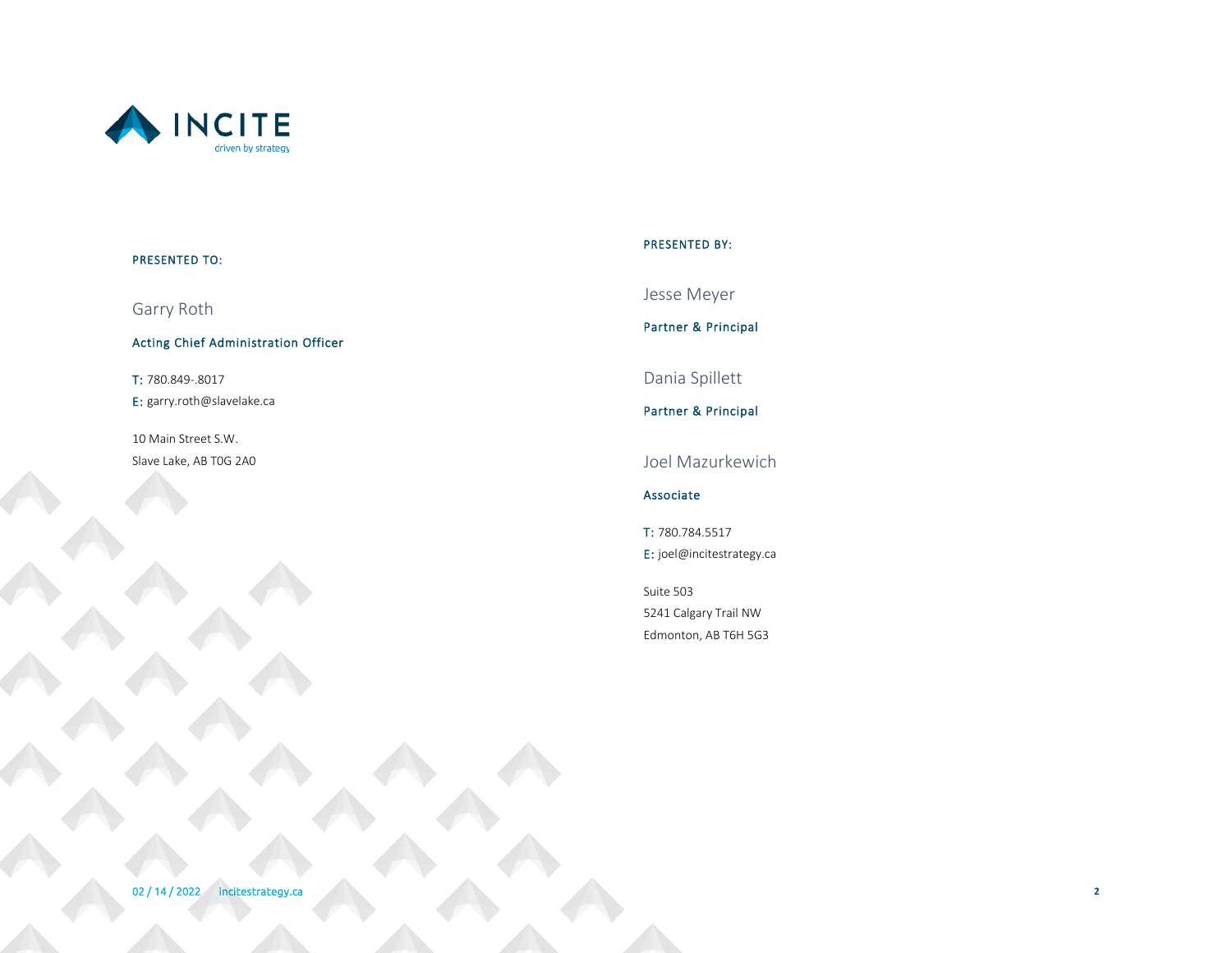

# Table of Contents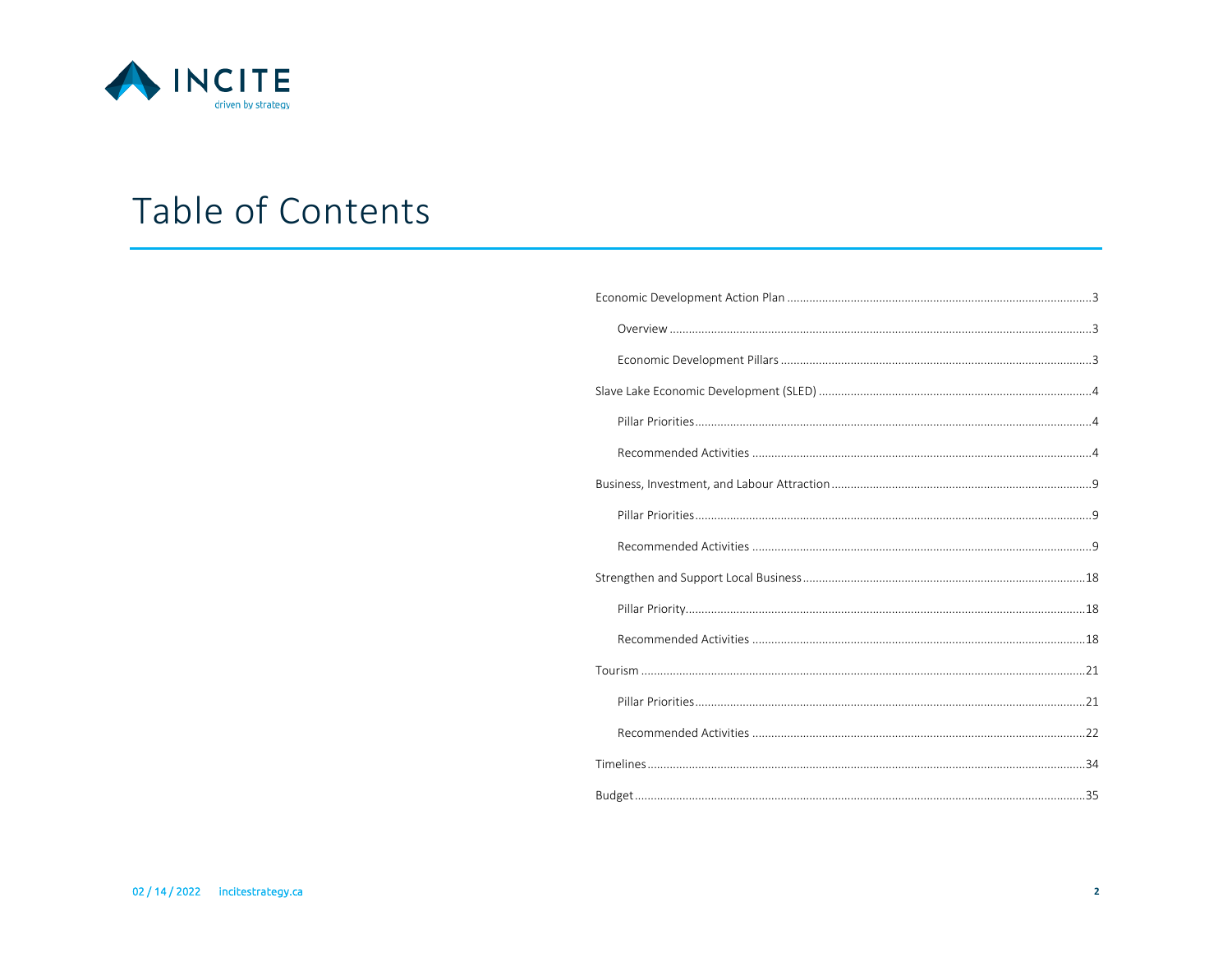

# <span id="page-3-0"></span>Economic Development Action Plan

## <span id="page-3-1"></span>Overview

The proposed economic development activities are the result of the planning and research conducted by Incite in the spring of 2021. The purpose of the planning phase was to gain an in-depth understanding of the capabilities, differentiators, and opportunities for the Town of Slave Lake (TOSL) as it relates to region growth. Incite's research findings served as the foundation for the positioning, key messaging, and the brand strategy previously presented, and for the recommended tactics found in this action plan.

# <span id="page-3-2"></span>Economic Development Pillars

- A. Slave Lake Economic Development (SLED)
- B. Business, Investment, and Labour Attraction
- C. Strengthen and Support Local Business
- D. Tourism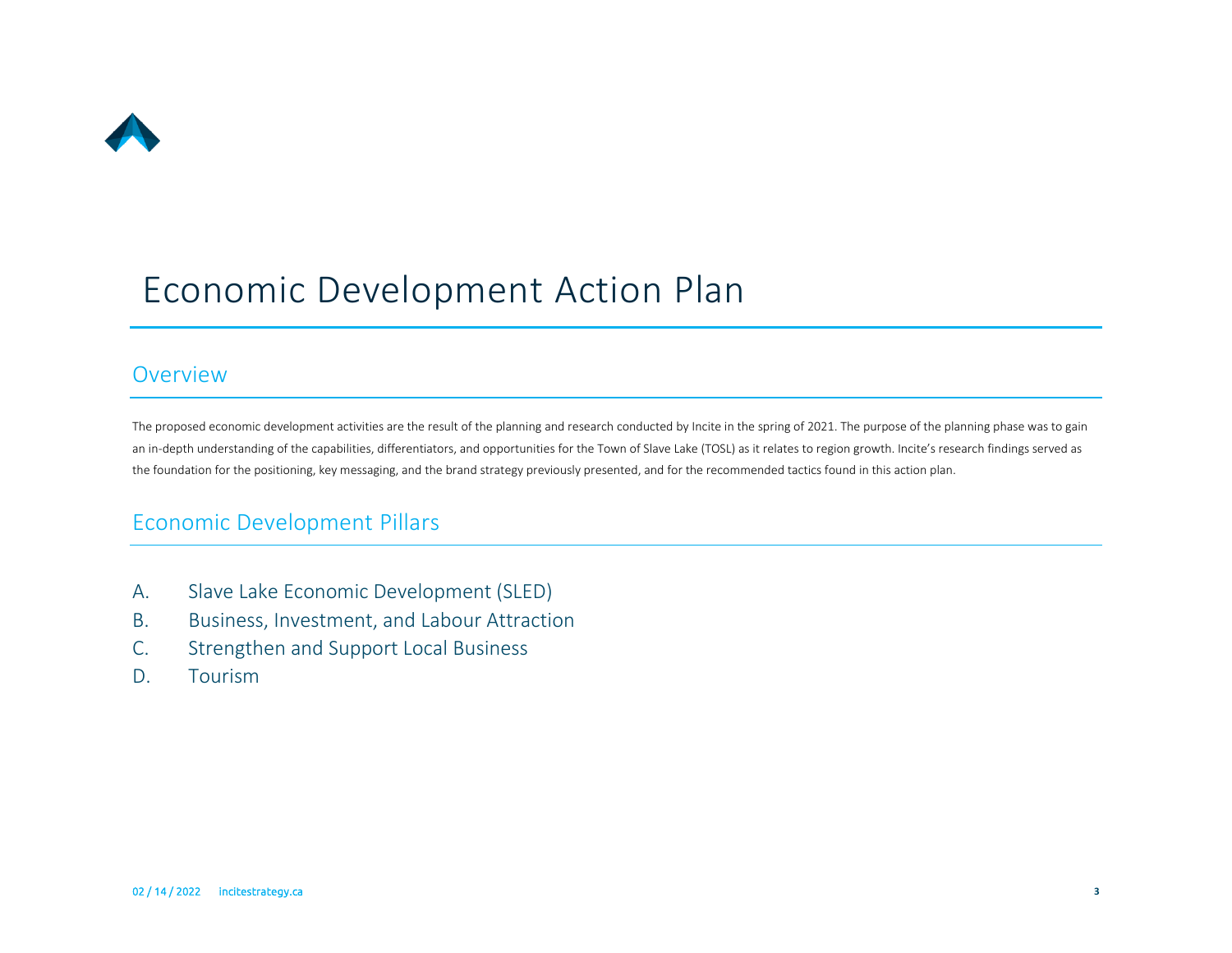

# <span id="page-4-0"></span>Slave Lake Economic Development (SLED)

# <span id="page-4-1"></span>Pillar Priorities

- 1A. Increase capacity for execution of action plan and delivery of SLED services
- 1B. Share regional positioning and economic development goals, results, and impacts with the community

## <span id="page-4-2"></span>Recommended Activities

## Slave Lake Economic Development (SLED)

Priority 1: Complete rebrand by creating and launching a new visual identity for the Town

## 1. New Visual Identity for the TOSL

Objective: To update the TOSL's identity and align it with the region's new positioning and brand experience outlined in the brand strategy

Incite recommends developing a new visual identity for the Town of Slave Lake that will augment the TOSL's position and reinforce the desired corporate brand experience as one that is collaborative, supportive, invested, connected, focused, and one of leadership. A new visual identity will also support the region's economic development efforts moving forward by strengthening the overarching brand of the TOSL while it works to attract businesses and investors to the area.

In the effort of aligning the TOSL to the new positioning, brand experience, and key value points, Incite will develop a new visual identity to support SLED in creating meaningful connections with target audiences including prospective businesses, residents, and visitors, and to differentiate the region from competing options.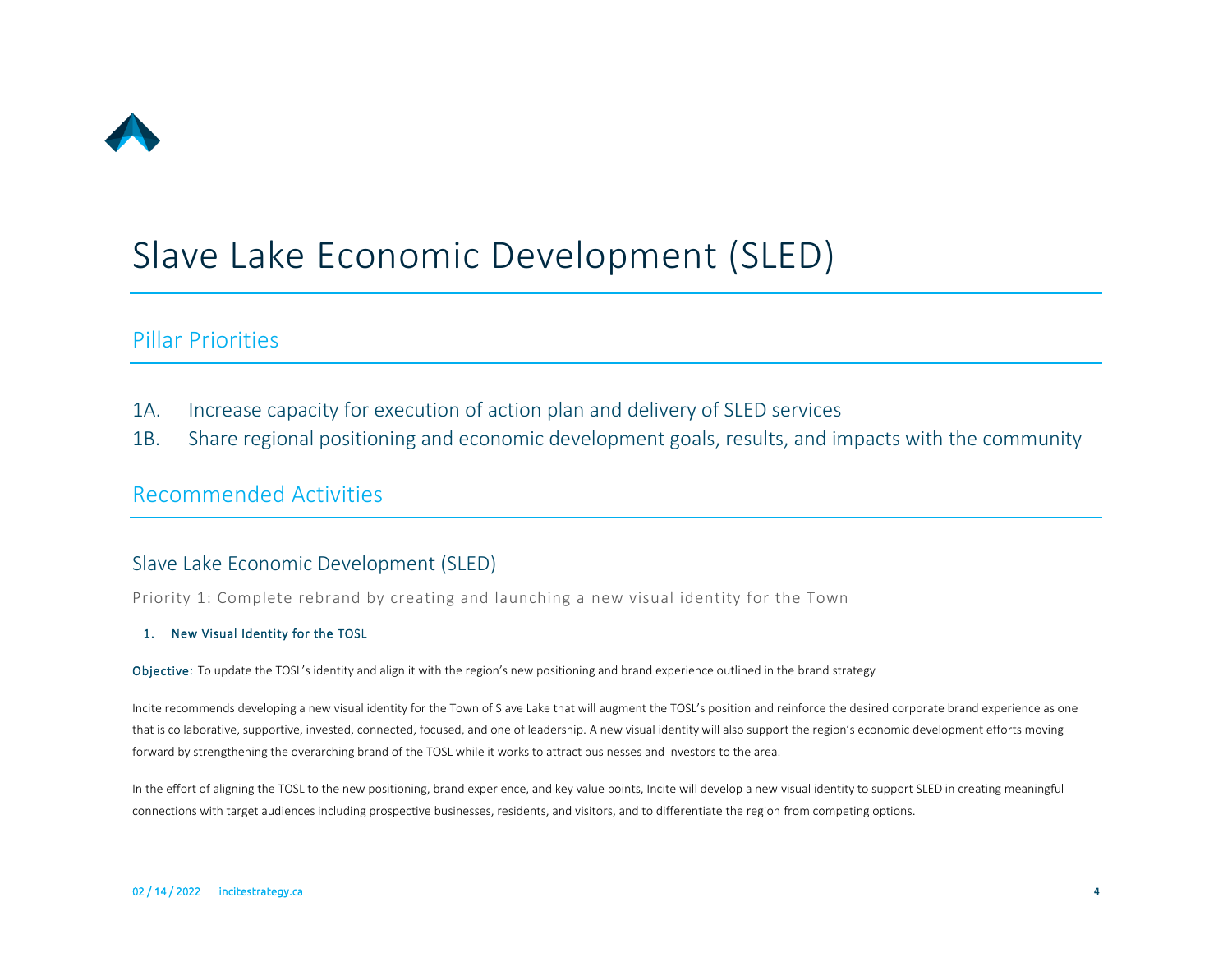

Incite will create full brand guidelines for use with staff and third-party vendors. The guidelines will include visual and verbal guidelines (e.g., visual and logo usage, colour palettes, typography recommendations) as well as well as examples of the brand in-use; these elements serve as the visual tools to build a strong, aligned brand going forward.

The TOSL can leverage the brand experience guidelines and in-use examples to work with a third-party provider in building out all necessary materials that will need to be updated following the rebrand.

| <b>INCITE'S ROLE</b>                                               | <b>TOSL'S ROLE</b>                                                  |
|--------------------------------------------------------------------|---------------------------------------------------------------------|
| Design new visual identity for the TOSL and in-use examples        | Provide feedback or revisions to new visual identity                |
| Two rounds of revisions to proposed visual identity                | Approve new visual identity                                         |
| Develop brand experience guidelines to direct ongoing usage of the | Leverage brand experience guidelines consistently when implementing |
| brand                                                              | new brand and provide to third-party vendors, as required           |

#### Execution: Incite

Incite Deliverable: New visual identity, brand experience guidelines and in-use examples for the TOSL

Priority 1A: Increase capacity for execution of action plan and delivery of SLED services

#### 2. Hire Economic Development Officer

Objective: To increase the capacity of SLED in order to effectively execute on tourism priorities

SLED is currently led and managed by one individual. Now that specific pillars and priorities have been defined by SLED, this department of the TOSL will require greater organizational capacity in order to execute on this action plan. As such, Incite recommends SLED hire an economic development officer who will work alongside the current officer to implement this plan and lead economic development activities. Roles may be delineated based on pillars or based on differing areas of expertise, to be decided on by the TOSL.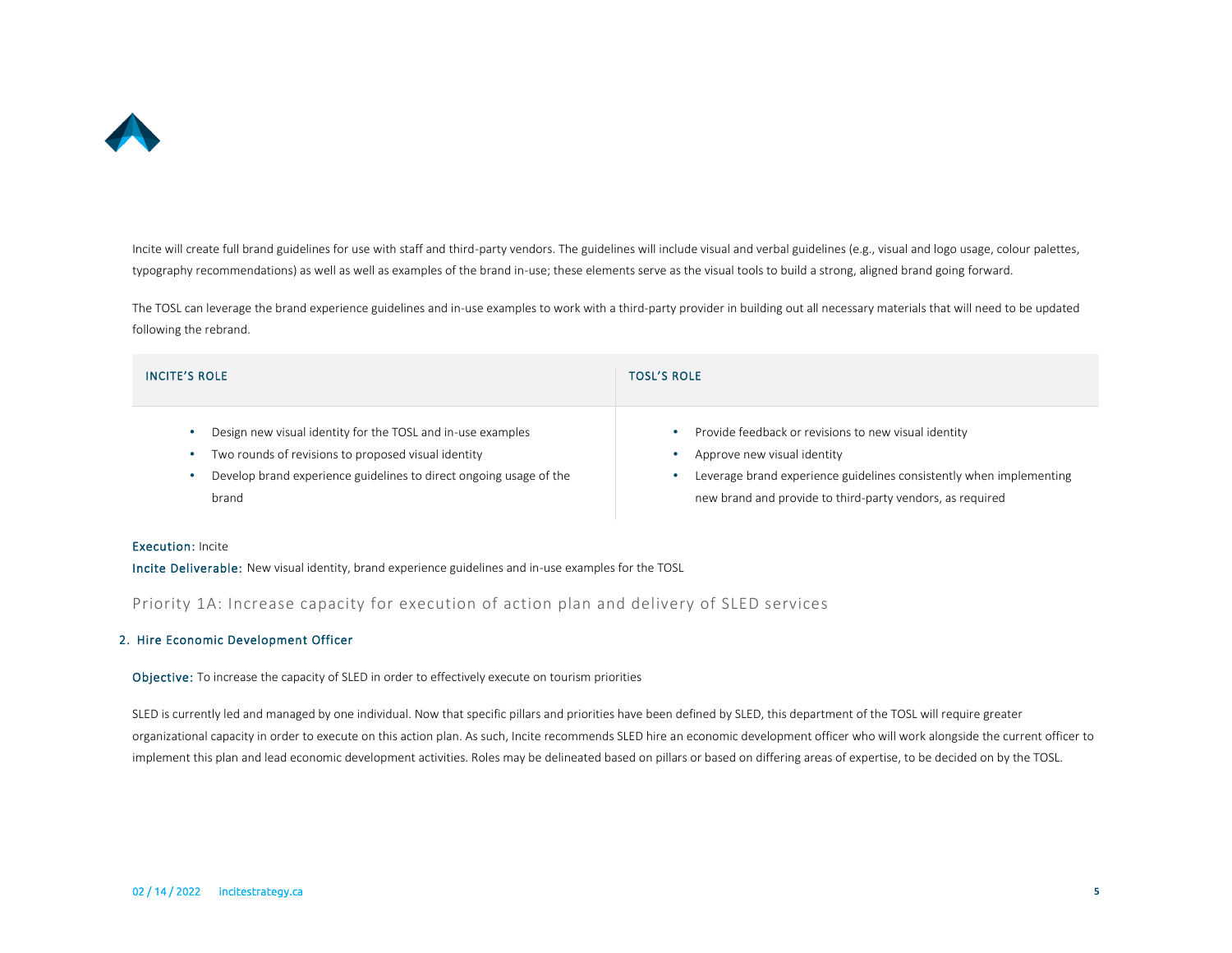

Priority 1B: Share regional positioning and economic development goals, results, and impacts with the community

#### 3. State of the Region Event

Objective: Leverage interest show during research to engage with the region in a way that brings together key stakeholders and elected officials to collaborate, communicate, and share economic development results

Research indicates that there is a specific appetite for an annual State of the Region event in the Slave Lake region (pending COVID-19 restrictions) where SLED would invite and host key political stakeholders such as elected officials from within the region, the Premier, leadership from Indigenous communities, etc. This event will need to create value in a way that is unique compared to previous town hall efforts. The SLED-drive event, supported by other partners, should help stakeholders share best practices, provide a forum for discussion around what others are doing in the region, and bring to light opportunities for collaboration across geographic and industry groups. The inaugural event is also an opportunity for SLED to educate the regional market on its role in the community, the overarching strategic plan, and details around specific initiatives over the coming year. For years going forward, economic development results, successes, and impacts should be shared with stakeholders.

| <b>INCITE'S ROLE</b>                                                                                                                      | <b>SLED'S ROLE</b>                                                                                                                                                                                                                   |
|-------------------------------------------------------------------------------------------------------------------------------------------|--------------------------------------------------------------------------------------------------------------------------------------------------------------------------------------------------------------------------------------|
| Oversee event strategy<br>Develop brand for the event<br>Design agenda, program, and schedule<br>Create content for programming with SLED | Approve brand recommendation<br>Work with Incite to create content for programming<br>Handle planning, project management, execution, and promotion<br>Create event invitation list<br>Secure in-kind event sponsorship, if required |

#### Execution: Incite

Incite Deliverable: State of the Region event strategy, agenda, program, schedule, and programming content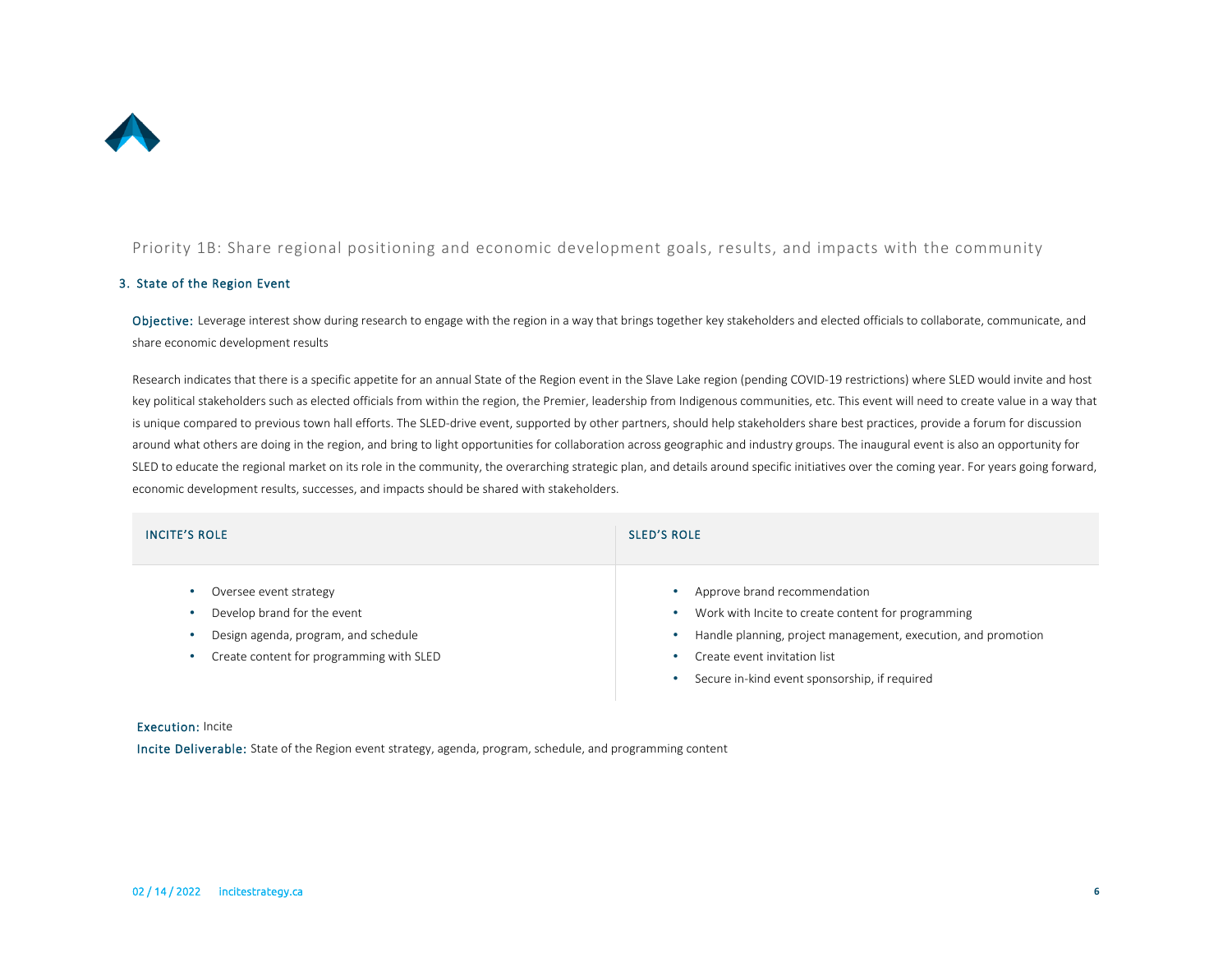

#### 4. Impact One-Pager

Objective: Bolster regional pride by showcasing the impacts that are making the region a better place to visit, live, and work

Through the planning process, it was revealed that regional stakeholders have a lack of confidence in future economic development efforts because past efforts have failed to show results. Previously, many plans have been laid out, but action items have not been executed on and, as a result, impact has not been seen within the town or region. SLED needs to share results, successes and impacts that will let the region know progress is taking place.

In order to regularly communicate back to the community and key stakeholders about the progress SLED is making toward its strategic priorities, SLED should create and publish an annual impact one-pager in collaboration with the TOSL. Rather than a large annual report, a double-sided one-pager can concisely communicate the positive results due to SLED's efforts and initiatives and should be distributed to businesses and residents. Information should be conveyed partially in an infographic format, and partially through other statistics or case studies that communicate the narrative of the region. The following are items that could be included:

- Key statistics of new businesses or investors brought to the region
- New entrepreneurial endeavours initiated by residents
- Population growth or changes
- Incentive programs
- SLED goals for the upcoming year
- New partnerships initiated
- Number of visitors brought to the region

Incite also recommends that each time there is a "win" with a new business opening in the region, SLED should promote it and update the community through:

- News or media release
- Social media posts
- Update posted on the regional website (if tourism-focused) or SLED website in a designated, easy-to-find location
- Announcement at relevant pillar roundtables or State of the Region event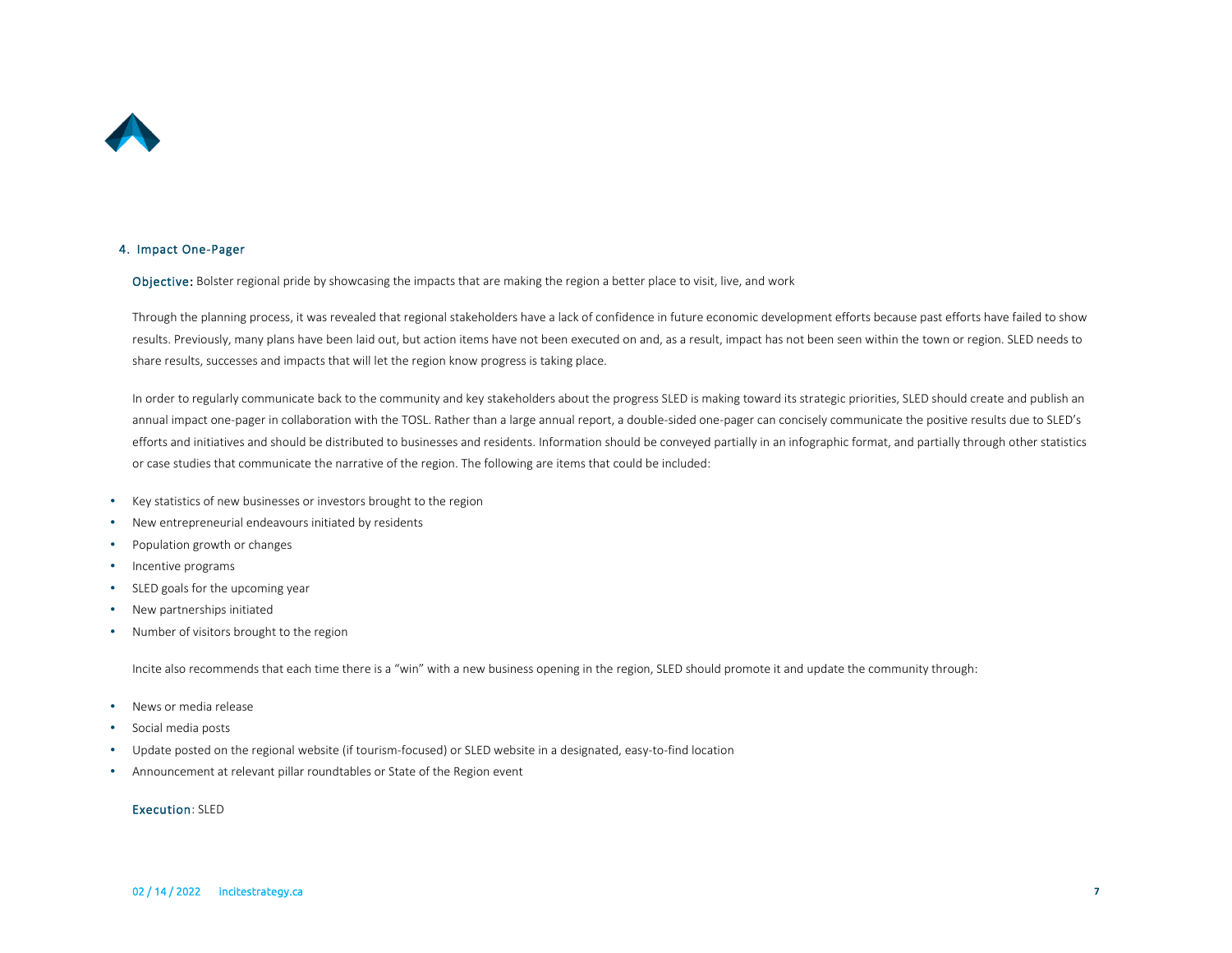

#### 5. Customer Service Video – Ambassador Initiative

Objective: To harness local businesses and their networks as a medium for creating brand ambassadors for the town

Incite recommends SLED leverage the customer service program developed and owned by Community Futures - Lesser Slave Lake. The customer service program, targeted to launch in the Spring of 2022, is a series of educational videos and quizzes for local businesses to use to equip their staff with adequate customer service training. As such, this presents an opportunity for SLED to include a mini-series of 3 or 4 short videos (1-3 minutes each) to create brand ambassadors for the town.

SLED needs to activate local business ambassadors by encouraging and promoting the newly adopted brand, messaging, and initiatives to support tourism and economic development. This activity will not only provide SLED an organic rollout the new brand, but also assist with the remaining three pillars. Potential topics for the videos are:

- Slave Lake brand & messaging
- Slave Lake tourism opportunities
- Who is Slave Lake economic development?
- Amenities and attractions in Slave Lake
- How you can play a role in Slave Lake Economic development & tourism

Execution: SLED and Community Futures - Lesser Slave Lake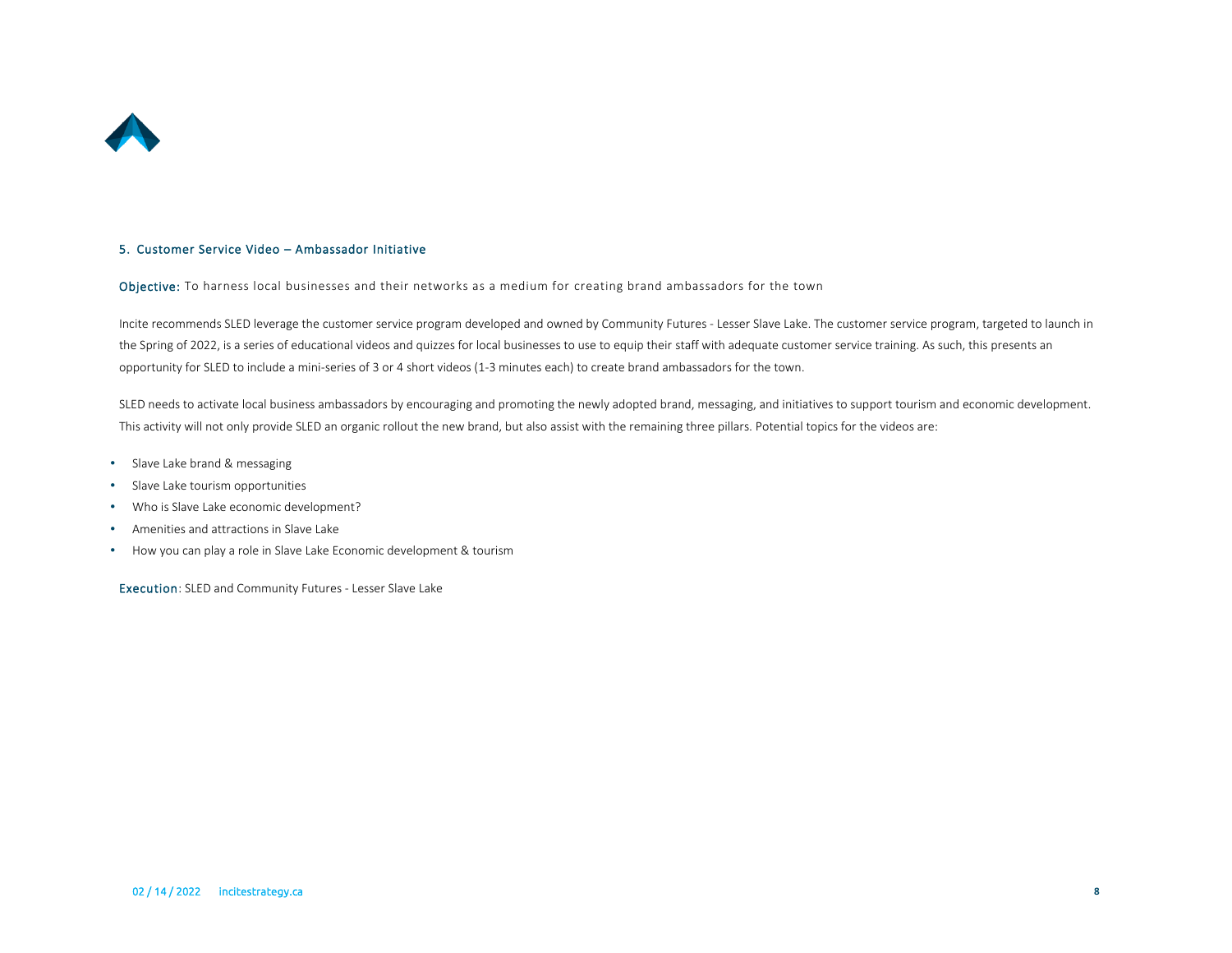

# <span id="page-9-0"></span>Business, Investment, and Labour Attraction

# <span id="page-9-1"></span>Pillar Priorities

- 2A. Provide access to resources and information essential for business and investment decision-making
- 2B. Develop incentive programs to attract prospective business and investment
- 2C. Define and deliver a high-touch service experience to assist businesses and investors seeking to enter the region

## <span id="page-9-2"></span>Recommended Activities

Priority 2A: Provide access to resources and information essential for business and investment decision-making

## 6. Sector Profiles (complete)

Objective: To develop tools for different sectors that will consistently communicate the region's positioning and articulate its value to potential investors

In order to articulately speak to audiences about the Town, Region and specific sectors, the TOSL requires the development of profiles. Incite will work with SLED to adapt existing content provided, along with research collected earlier during this project to articulately communicate the opportunities of the Town, Region, and each sector to support the attraction of new investment in the region. Incite will create five unique one-to-two-page visual documents that outline the key information of each, creating palatable resources for the SLED team. Profiles to be included are: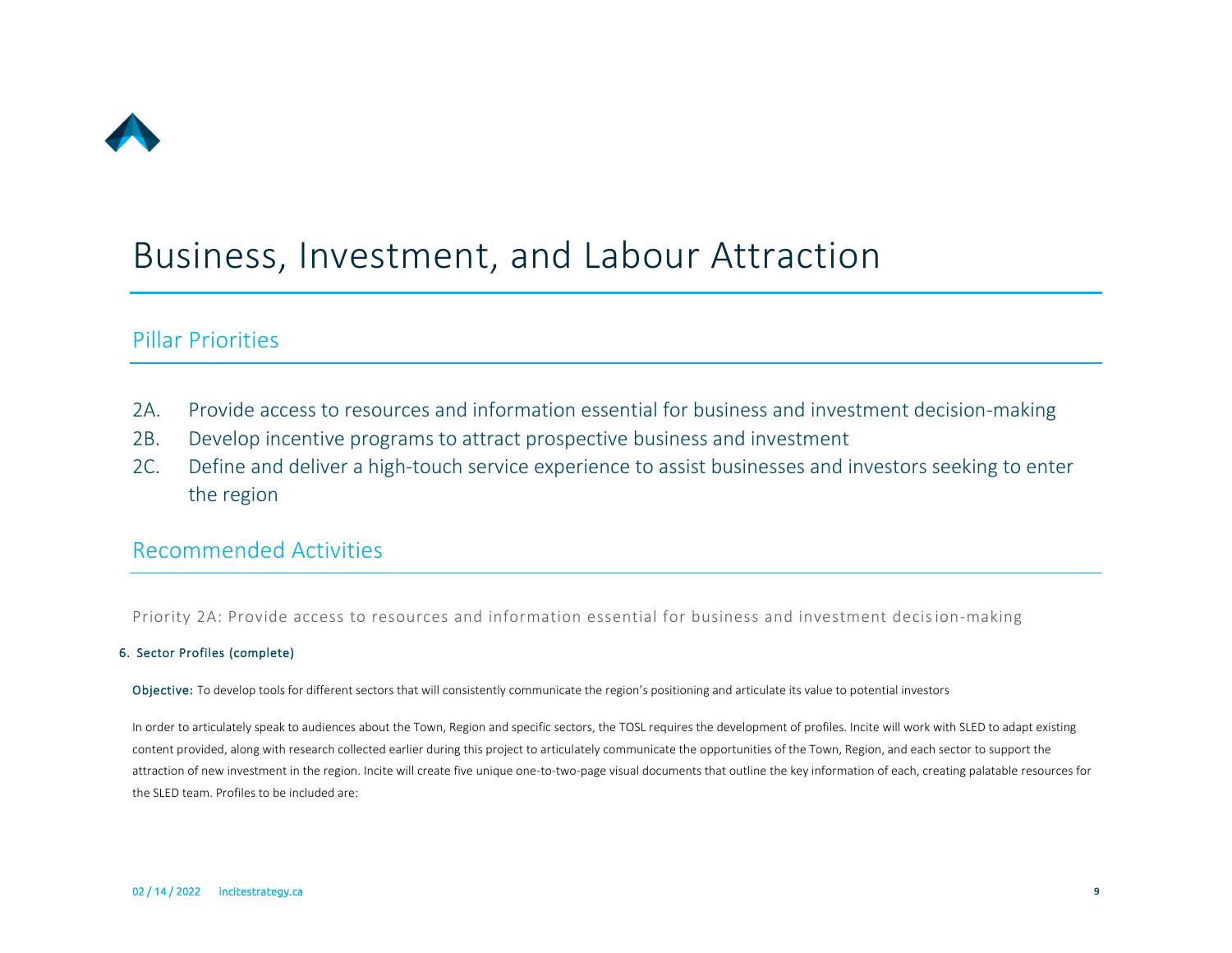

- The Town of Slave Lake
- Slave Lake Region (for tourism)
- Retail sector
- Industry (Forestry and Oil & Gas) sector
- Manufacturing sector

| <b>INCITE'S ROLE</b>                                                                                                                                                                                                                                  | <b>SLED'S ROLE</b>                                                                                                                                                                      |
|-------------------------------------------------------------------------------------------------------------------------------------------------------------------------------------------------------------------------------------------------------|-----------------------------------------------------------------------------------------------------------------------------------------------------------------------------------------|
| Write sector profiles using raw content and data provided by SLED, along<br>$\bullet$<br>with any additional information that came from previous Incite search<br>Design five, 1-2-page digital PDF for distribution<br>Up to two rounds of revisions | Provide Incite with raw content for the sector profiles<br>Review content and design, providing feedback for up to two rounds of<br>revisions<br>Distribute to appropriate stakeholders |
| . For a month of the state of the state of the state of the state of the state of the state of the state of the                                                                                                                                       |                                                                                                                                                                                         |

#### Execution: Incite

Incite Deliverables: Five, 1-2-page digital PDFs

### 7. Gather, Update, and Publish Data in a Centralized Location

Objective: Create easily accessible information for potential businesses and residents to access when considering a move to the region

Incite recommends SLED work to acquire and publish data in a centralized location that can be easily accessed by potential business when considering the region as a place to for investment. In some scenarios, the data may already exist, and this means ensuring its updated and moved to the main SLED website for simple consumption. In other cases, SLED will need to work with industry, local businesses, regional stakeholders, and residents in order to gather data that would be useful for potential investors. This could include the need to conduct a town or regional census for demographic data.

The following types of data should be gathered, updated, and published: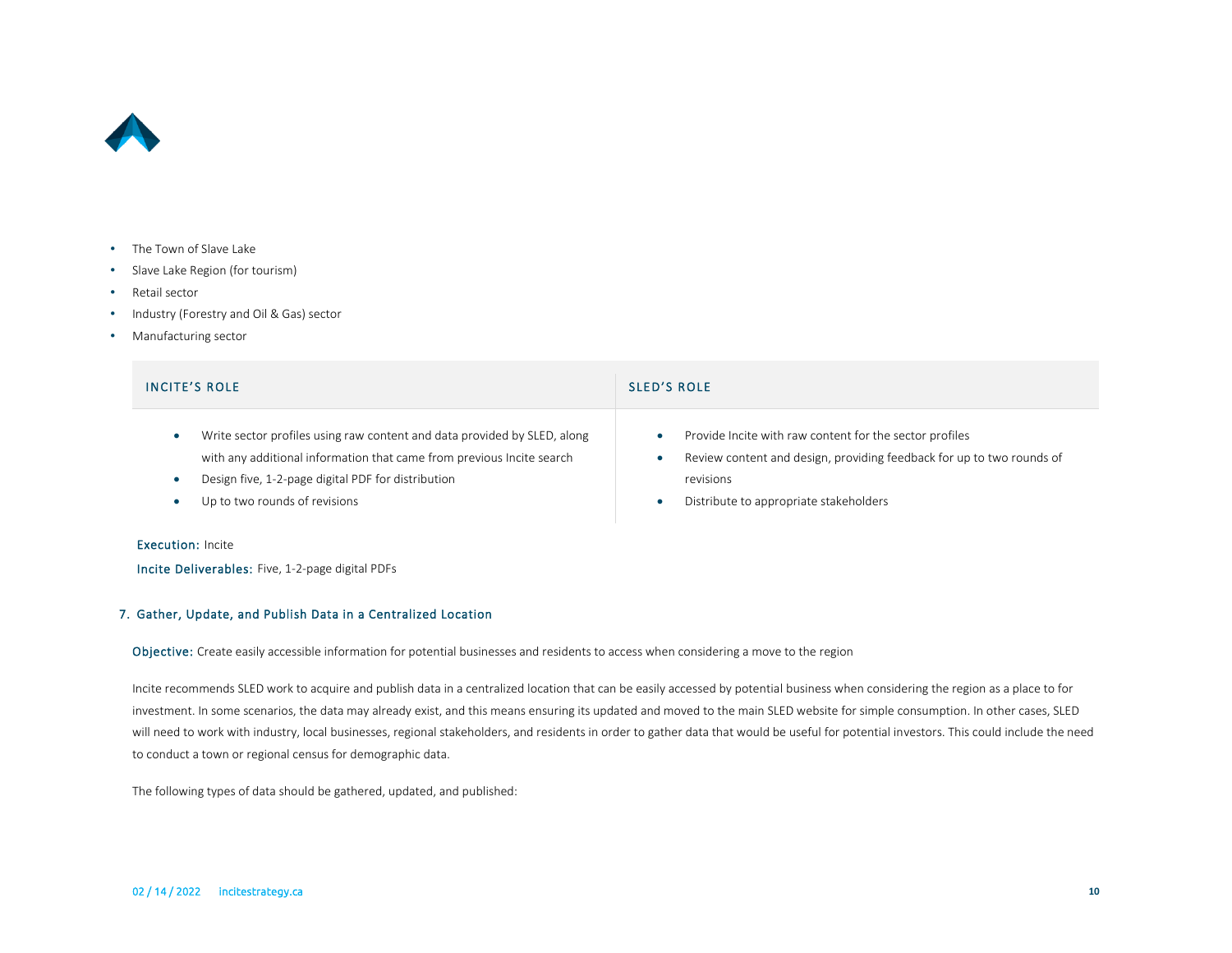

- Relevant findings from the Business Activity Survey
- Transportation Survey data
- Information from the previous Visitation Survey
- Update information from the regional website (slavelakeregion.ca) and move resident and business data to the SLED website (slavelake.ca/1626/Economic-Development).
- Town or regional demographic data, housing prices, and tax rates (corporate and personal)
- Relevant findings from the Retail and Services Market Analysis (see activity #12)

Incite also suggests consideration be made to the development of a standalone SLED website. Separation from the rigid framework of the TOSL website will allow SLED to better convey key messaging and differentiation for the region, provide easier access to materials and information pertinent to attracting prospective investors, residents, and visitors to the region, and allow for on-demand updates and adjustments to be made when necessary.

#### Execution: SLED

#### 8. Inventory of Public & Private Land

Objective: To promote development opportunities in a way that is easy to interact with online

To simplify the research process for potential developers and investors, and to promote regional business opportunities in-market in a professional and sophisticated manner, Incite recommends SLED invest in the creation of an interactive land use map. This inventory of public and private land would be posted on the SLED website and would be for informational purposes, to be updated as regularly as deemed reasonable. Utilizing mapping and analytics software such as ArcGIS, provides prospective investors with on demand access to site specific information that instills confidence and trust at the start of decision making process.

#### Execution: SLED

#### 9. Formalize and Promote Business Licensing Process

Objective: Enhance the business licensing process and use it to promote attract prospective investors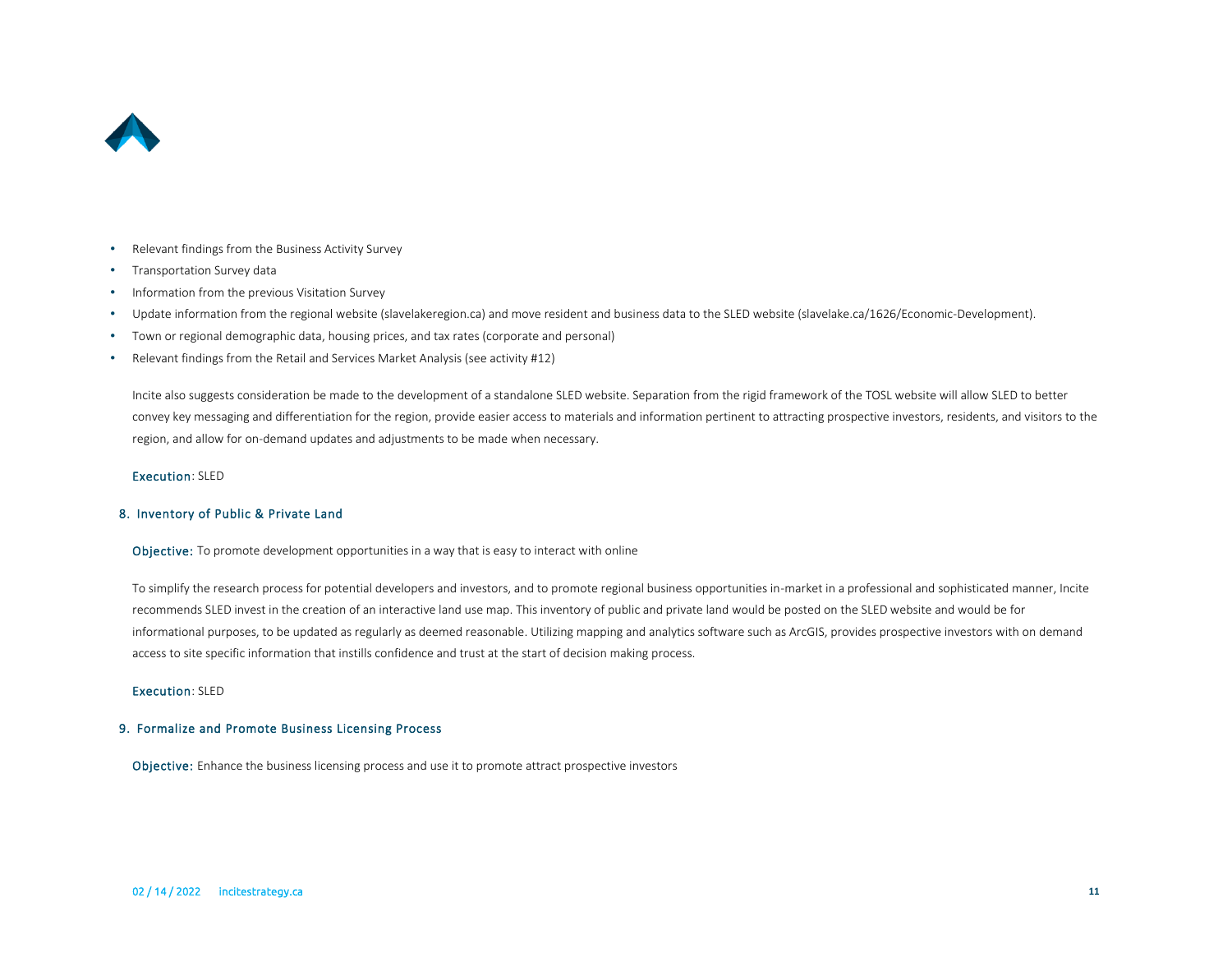

A process review of business licencing for the Town will be conducted and from there, recommendations to enhance and ultimately formalize the process will be provided. Once approved, the process should be used to promote conducting business in the region with prospective investors. The creation of a one-pager, highlighting the new process and the benefits it provides should be created, published, and promoted through Town communication channels.

## Priority 2B: Develop incentive programs to attract prospective business and investment

#### 10. Incentive Levers

Objective: To identify and implement incentives for businesses SLED would like to attract to the region and to support the growth of vital local businesses

To attract businesses and investment to the region, SLED should work with the TOSL and other regional bodies to develop incentive programs for prospective companies or industries as they relate to taxes, investment, and growth. The Business Activity Survey also revealed that established businesses within the region were looking for government incentives for training, attraction, and retention. When considering other areas to focus on for the creation of incentives, Incite recommends SLED consider the Top 20 Retail and Service List (see activity #14) to identify potential opportunities as well as some of the industries with growth potential indicated in the Business Activity survey:

- Manufacturing and supply chain
- Alternate/renewable energy
- Forestry and lumber
- Tourism operators and accommodations
- Wholesale trade

Lastly, there are a few tax incentives and grants already offered for the province that should be reviewed and promoted on the SLED website and information should be shared with key stakeholders for broad distribution if they have not been already. These include, but are not limited to:

- Innovation Employment Grant
- Alberta Petrochemicals Incentive Program (APIP)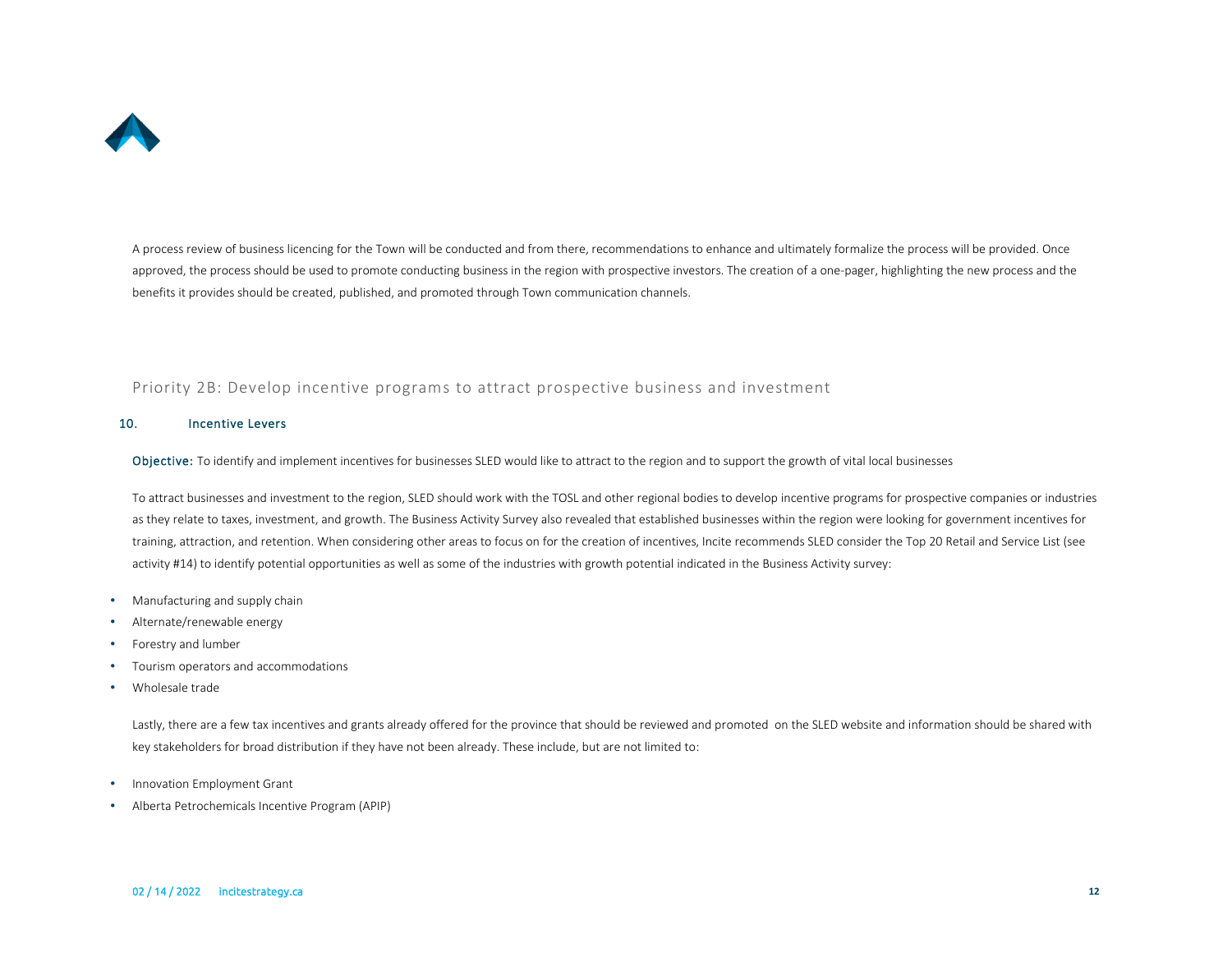

- Scientific Research and Experimental Development (SR&ED) Program
- Strategic Innovation Fund

#### Execution: SLED

Priority 2C: Define and deliver a high-touch service experience to assist businesses and investors seeking to enter the region

#### 11. Investor Touch Point Analysis

Objective: Integrate a streamlined and high-touch business development process for prospective regional investors

Incite recommends SLED work in collaboration with the rest of the TOSL to conduct a touch point analysis focused on streamlining the business development experience from a prospective business investor's perspective, in turn creating opportunities for a strong, articulated, high touch experience. Working collaboratively through the analyses allows for greater buy-in among attendees, collaboration, and understanding of the functions of different team members, in addition to building consistency in the process moving forward. This process could also be repeated by the MD and other governmental bodies in the region.

Incite will facilitate two touch point analysis sessions with SLED and may include business owners from within the region. The initial session will map out the development process, from identification of investor needs to the opening of new business. The second session will be to identify gaps and areas of opportunity and determine an ideal process with the SLED and Planning & Development teams that can feasibly be implemented. Incite will then design a finalized map of the process to be used as a tool in ensuring consistency and can be shared with relevant stakeholders in the community.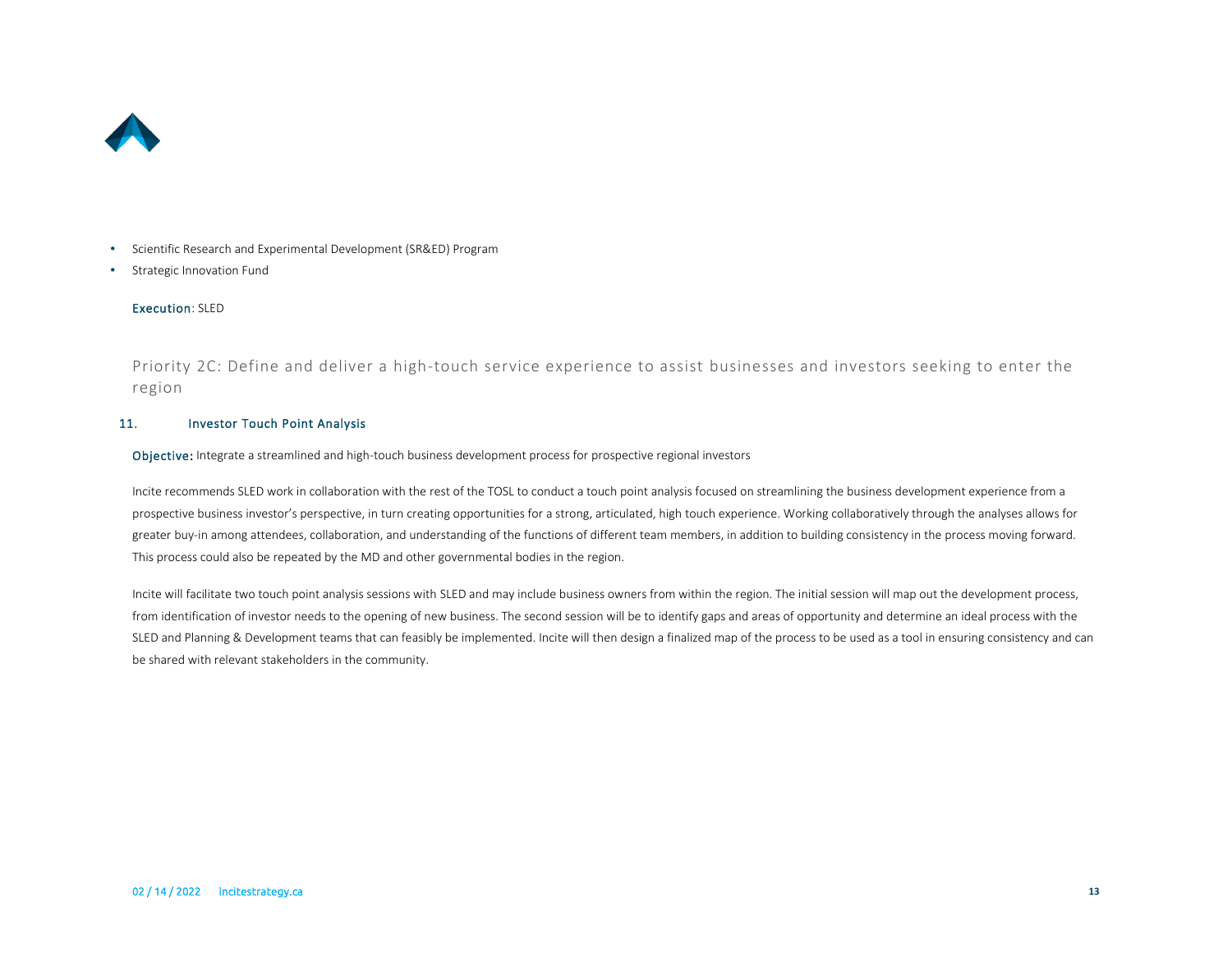

| <b>INCITE'S ROLE</b>                                                   | <b>SLED'S ROLE</b>                                              |
|------------------------------------------------------------------------|-----------------------------------------------------------------|
| Work with SLED to identify required attendees                          | Coordinate with required attendees to select dates for sessions |
| Facilitate two, two-hour touch point analysis sessions                 | Attend touch point analysis session                             |
| Provide additional recommendations based on identification of gaps and | Review and approve finalized touch point map                    |
| Incite's understanding of best practices                               | Leverage map throughout development process to ease stakeholder |
| Design finalized process map                                           | frustrations                                                    |

#### Execution: Incite

Incite Deliverable: Two, two-hour touch point analysis sessions

#### 12. Retail and Services Market Analysis

Objective: Create a deliberate business and investment and attraction plan based on filling gaps in the market

Research indicated that there are gaps in the current retail and service market in the Slave Lake Region that may need to be filled before other potential businesses or visitors will invest in the region. SLED should conduct a detailed market retail analysis for the region to examine the market segmentation in the area, find gaps in the current retail and services market, and retail business potential. Augmenting these areas within the region will increase the number of businesses and residents willing to invest in the region and will also support recruitment efforts of local businesses.

In the future, portions of this analysis can be leveraged for the impact one-pager report (see activity #5). The larger analysis should be distributed to relevant stakeholders and influencers who would be inclined to share it with potential investors. This analysis should be updated every 3-5 years depending on investment and growth in the region going forward. As of early 2021, residents of the region noted the following as high-level gaps, but these should be confirmed through deeper analysis:

- Accommodations
- Restaurants and food services
- Tourism operators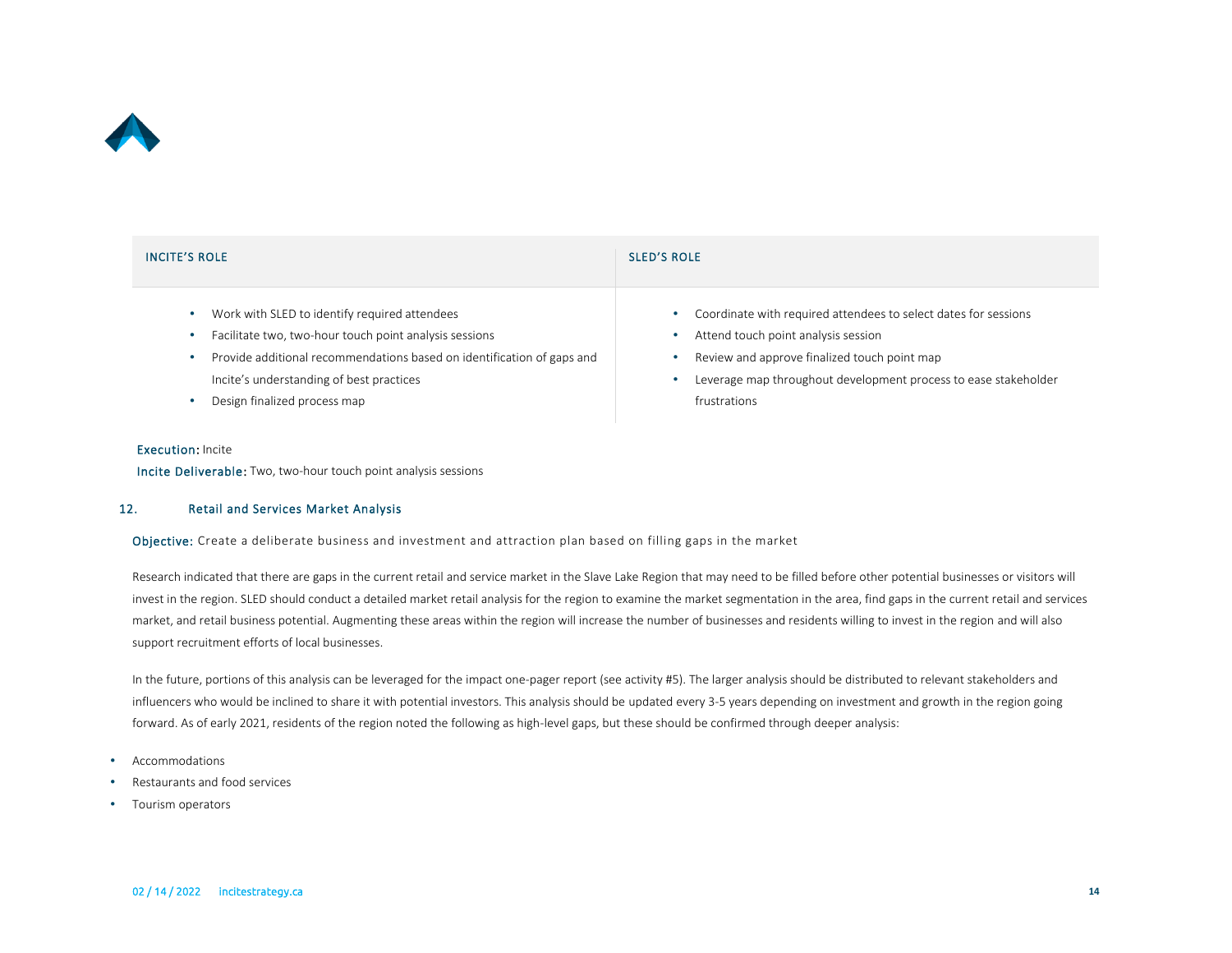

#### • Retailers

- Entertainment services
- Healthcare, social assistance, and mental health services
- **Lawyers**

#### Execution: SLED

#### 13. Business and Investment Attraction Toolkit

Objective: Encourage businesses and investment in the Slave Lake region by proactively providing consistent and digestible information to support their research

SLED should enhance its business and investment attraction collateral by formalizing a toolkit that will allow ambassadors, businesses, and SLED team members to provide tangible information to the market quickly and consistently. In addition to providing information quickly, a well-built toolkit creates trust in the regional brand, as the experience is smooth, professional, and aligned with the desired positioning and messaging. The toolkit can leverage elements from other activities, but should also include:

- SLED one-pager
	- Leverage the content from the TOSL sector profile work (see activity #13) to create a version specifically focused around economic development initiatives
	- Informational piece to communicate how the Slave Lake region and SLED supports businesses investing in the area
	- Should also outline SLED's role and mandate
	- Outlines the impact of economic development in the region (pull elements from the impact one-pager from activity #5)
- Case studies
	- Create an inventory of case studies of active, successful regional businesses to showcase; choose three to build in the first 12 months
	- Case studies should be developed to be included in the toolkit and displayed on the SLED website
	- Leverage content developed for tourism initiatives and new tourism product development for that pillar
- Retail and market services analysis (see activity #12)
- Top 20 retail and services list (see activity #14)
- Informational sheets around rental rates, available space, days to development, etc.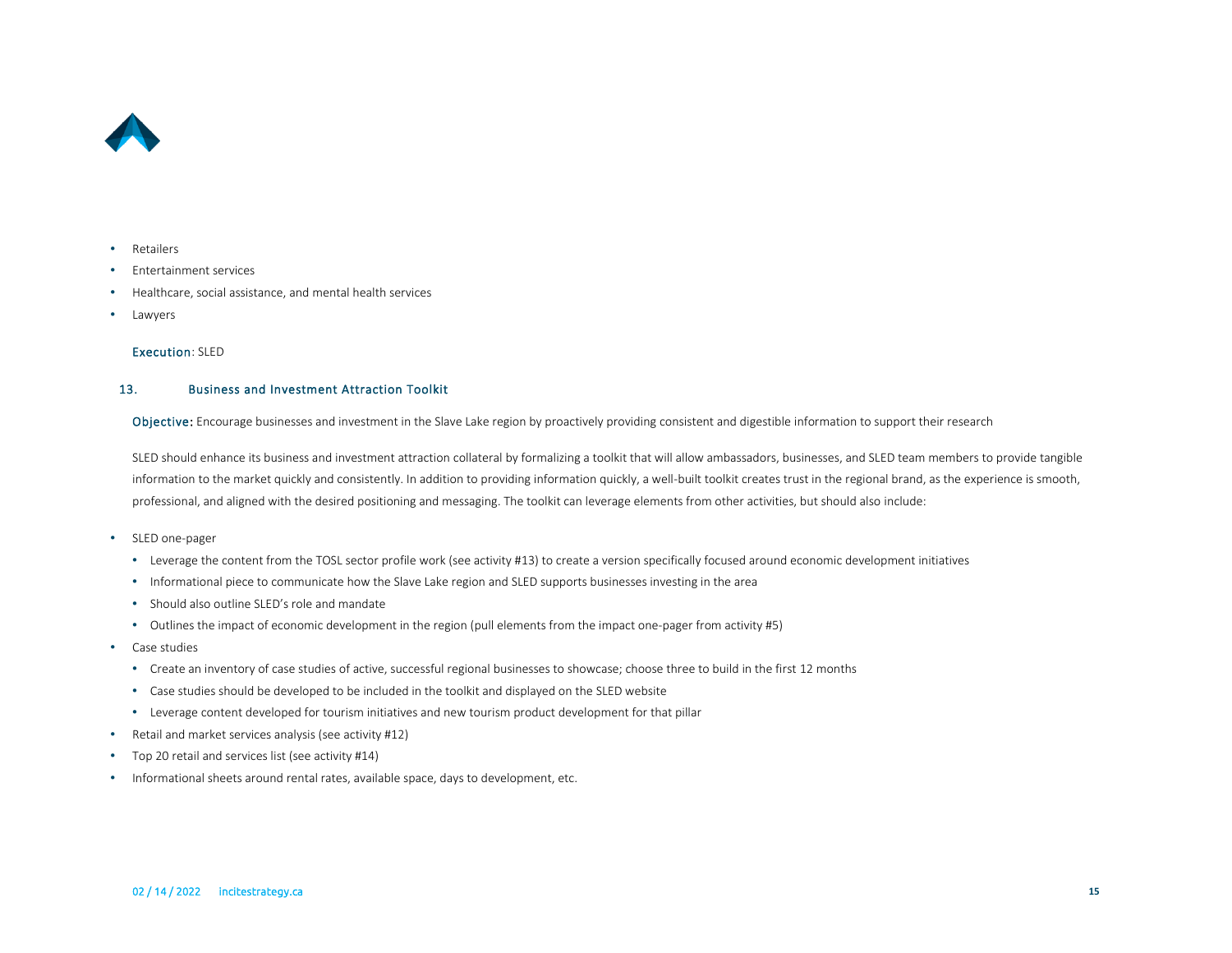

Toolkit materials should be created with options for both digital or physical distribution, using digital as the primary dissemination method at the outset, and physical copies created as resources become available.

#### Execution: SLED

#### 14. Top 20 Retail and Services List

Objective: Prioritize and target prospective businesses and investors

To strategically target business development efforts, Incite recommends that SLED develop a Top 20 list of prospective businesses that would most benefit the region for 2021–2024. These should each be prioritized, and a customized, individual sales plan should be created to individually target and pitch the Slave Lake Region as an ideal area for investment.

To develop this list, research with area landowners and developers, businesses, and other community partners should be conducted. Discussions may include one-to-one conversations, connections to developer organizations, or roundtables bi-annually with representatives from a variety of stakeholders. Potential focus areas should be based around areas of opportunity and growth identified in the 2021 Business Activity Survey. Focus areas for consideration include, but should not be limited to, the following:

- Manufacturing and supply chain
- Healthcare, social assistance, and mental health services
- Alternate/renewable energy
- Forestry and lumber
- Accommodation and restaurants
- Tourism operators
- Retailers and entertainment
- Wholesale trade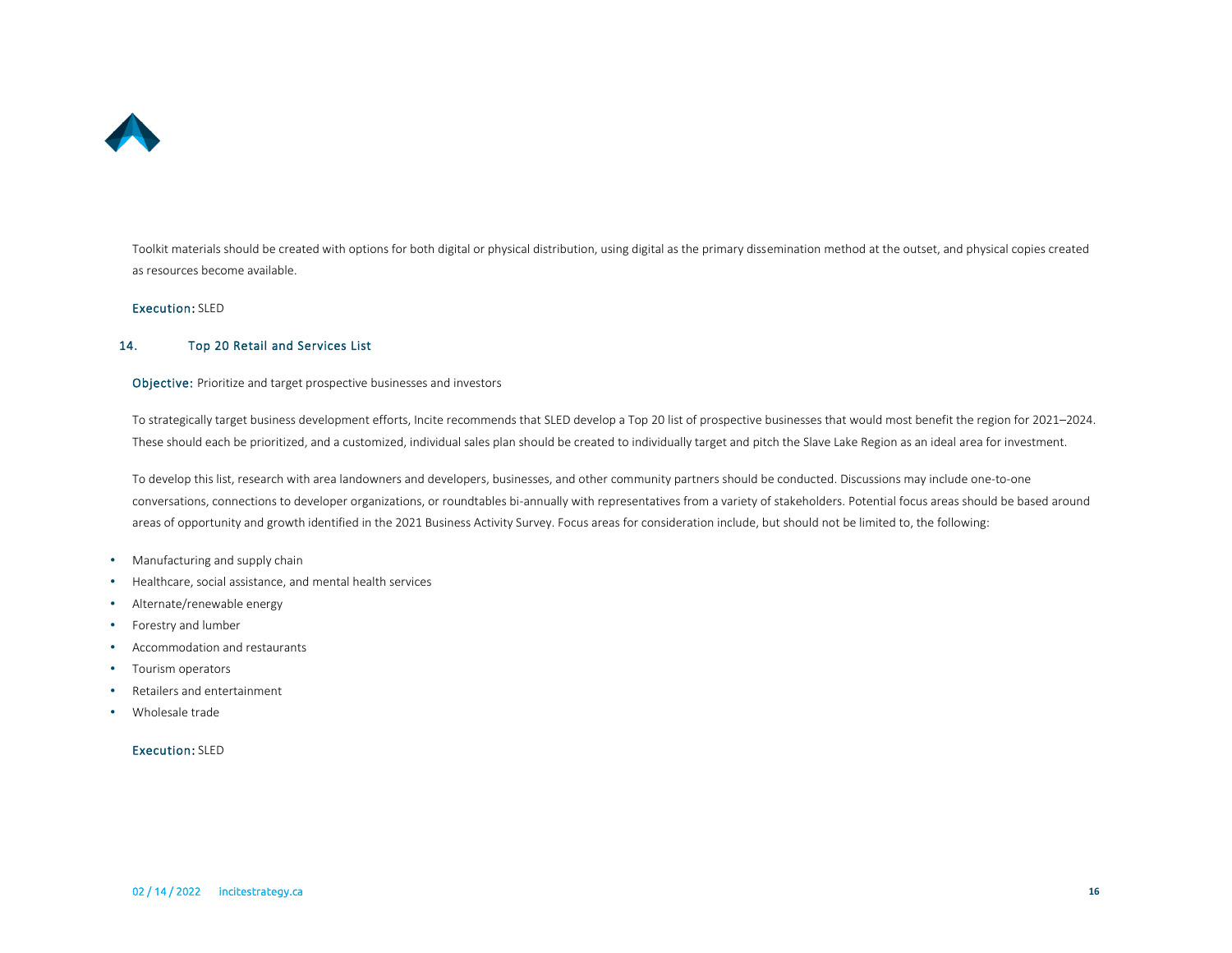

#### 15. Explore Implementation of Transportation Survey Recommendations

Objective: Review and determine potential next steps based on the recommendations from the Transportation Survey

Over the course of 2021, extensive research was conducted in region around Slave Lake's place in Alberta's transportation network. A review of the recommendations made should be conducted, with focus being placed on the investigation of the viability of a new truck stop along highway 2. Further to this, work should be considered regarding the development of empty spaces along highway 2 and highway 88.

The Town of Slave Lake recognizes the current state of provincial highways in the region and will continue to advocate for improvements to the Alberta Government.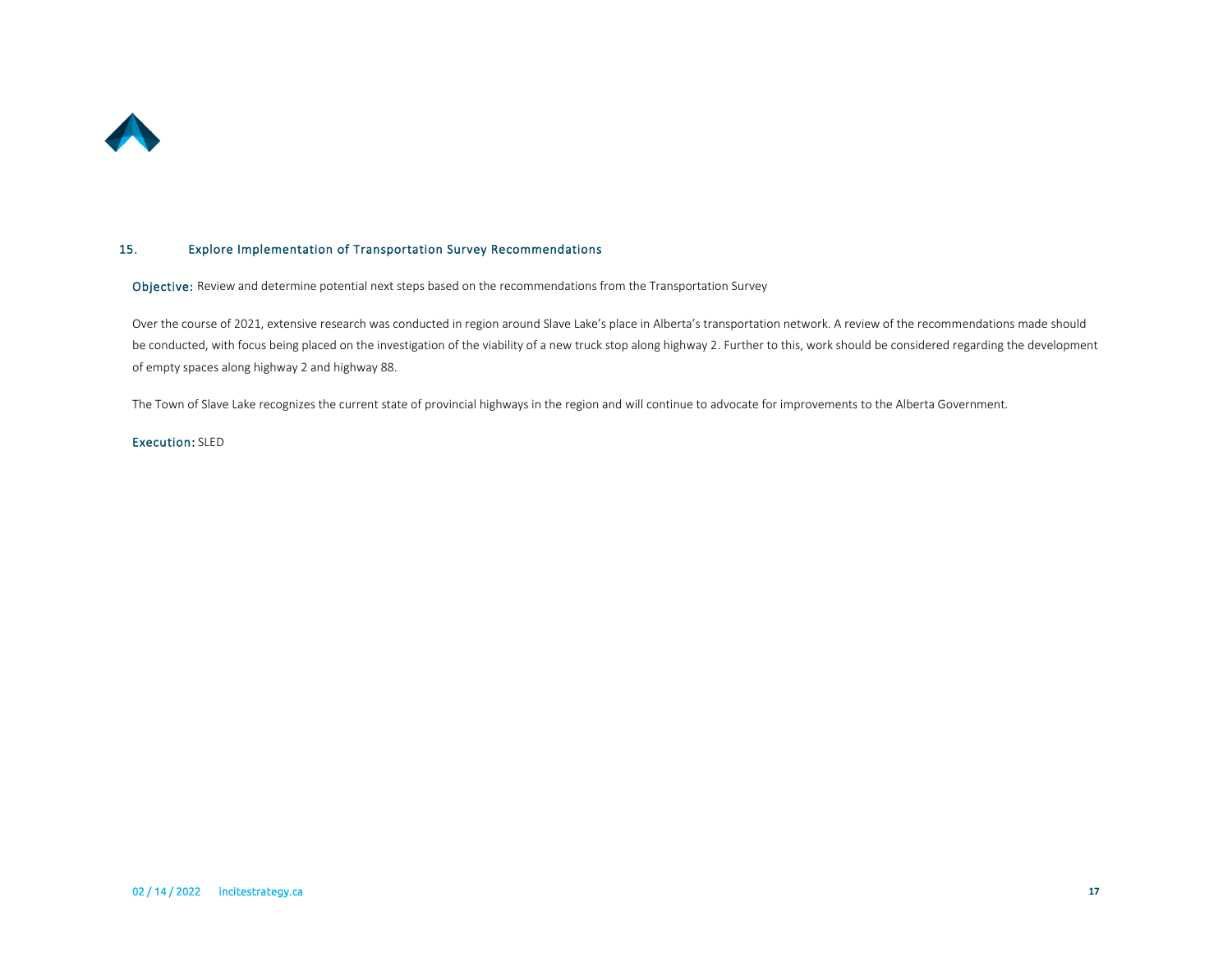

# <span id="page-18-0"></span>Strengthen and Support Local Business

# <span id="page-18-1"></span>Pillar Priority

3A. Engage key regional stakeholders to better understand local market challenges and concerns, to educate the local business community on SLED, and to drive increased collaboration and communication

## <span id="page-18-2"></span>Recommended Activities

Priority 3A: Engage key regional stakeholders to better understand local market challenges and concerns, to educate the local business community on SLED, and to drive increased collaboration and communication

## 16. Host a Local Business Advisory Council (BAC)

Objective: Leverage business stakeholder groups to inform and advise the efforts of SLED based on their day-to-day experiences

Incite recommends that SLED form a business advisory council (BAC) that will meet three times per year. The BAC would keep SLED informed about the day-to-day challenges and successes that businesses are experiencing in the region. This feedback would be supplemented by the business visitations completed for each pillar. There is additional opportunity for the BAC to advise on how the work of SLED is having an impact on local businesses. Ultimately, the BAC should become champions of SLED and the Slave Lake region for growth and economic development.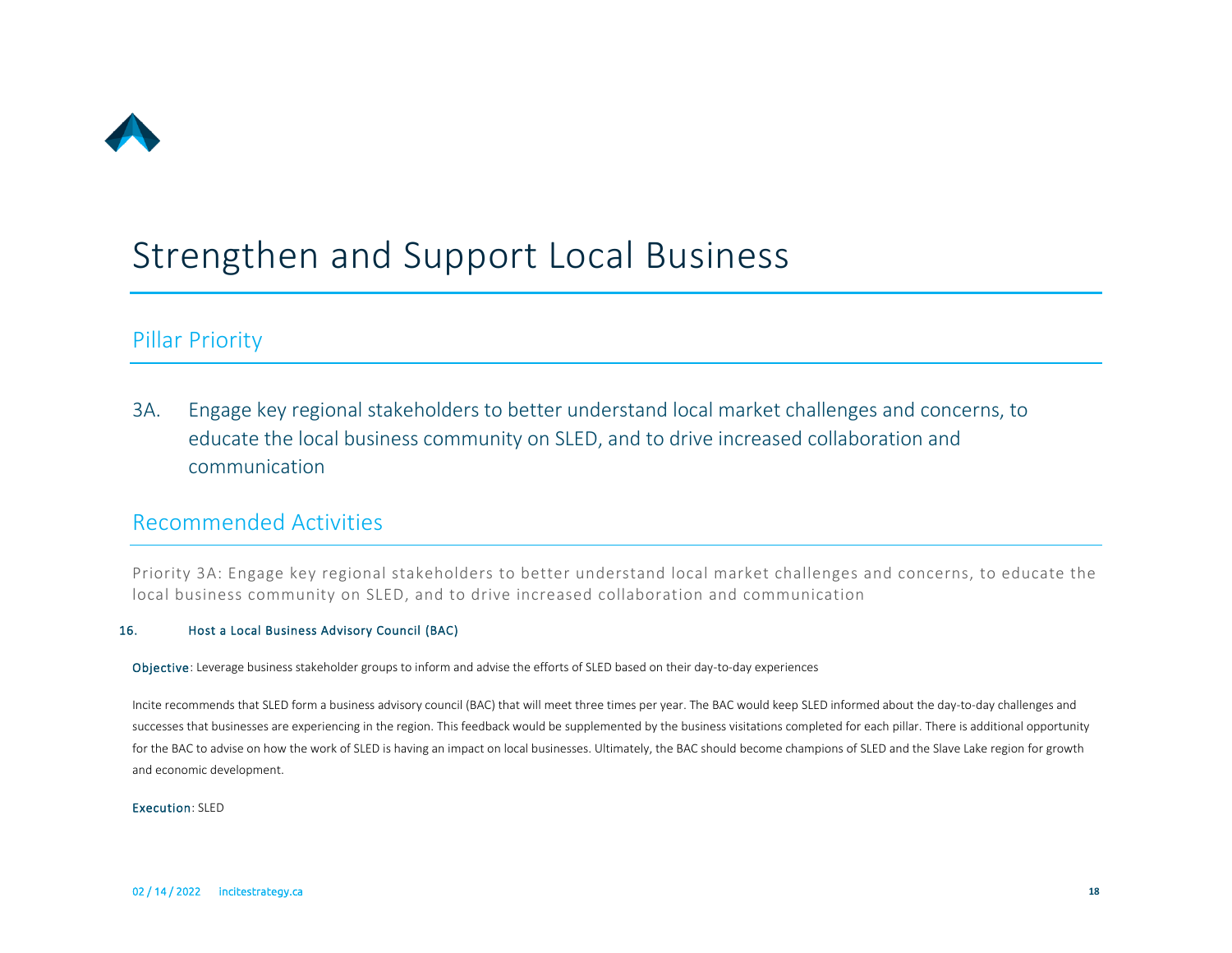

#### 17. Provincial and Federal Advocacy

Objective: Harness stakeholder collaboration to advocate for regional needs to provincial and federal governments

There is an overarching desire for the TOSL to play a bigger role in partnering or working with businesses in the region to be a stronger voice to the provincial and federal government. There are businesses and industry in the region looking to expand, partner on innovative initiatives, and ultimately bring more residents to the region as employees, but they are in need of further support from SLED and the TOSL when it comes to advocating to government bodies and fostering stronger relationships with MPs and MLAs. Working collaboratively with the MD, Indigenous groups, and local businesses allows SLED to take a more regional approach to bringing in funding and creates a more persuasive argument for what is sometimes perceived to be a small area within a riding of significant geographic area.

Execution: Council

#### 18. Ongoing Meetings with Indigenous Groups

Objective: Increase regional collaboration and identify underleverages opportunities through Indigenous partnership development

A regional opportunity that came up in research findings as being currently underleveraged was the idea of Indigenous partnerships. Incite recommends SLED does ongoing work to instigate and build relationships with local Indigenous groups. This is a long-term activity and may not generate immediate impact but will be important for the region's economic development endeavours.

Reoccurring meetings with key Indigenous stakeholders and continuous effort invested in the development of these partnerships will serve to strengthen advocacy work (see activity #17), will allow SLED to better understand the needs and skills accessible within these groups, and will support the exploration of potential opportunities related to cultural tourism and tourism product development.

#### Execution: SLED and Council

#### 19. Visitation Program

Objective: Increase engagement with local businesses to strengthen relationships, build trust in the TOSL's efforts, and inform SLED decisions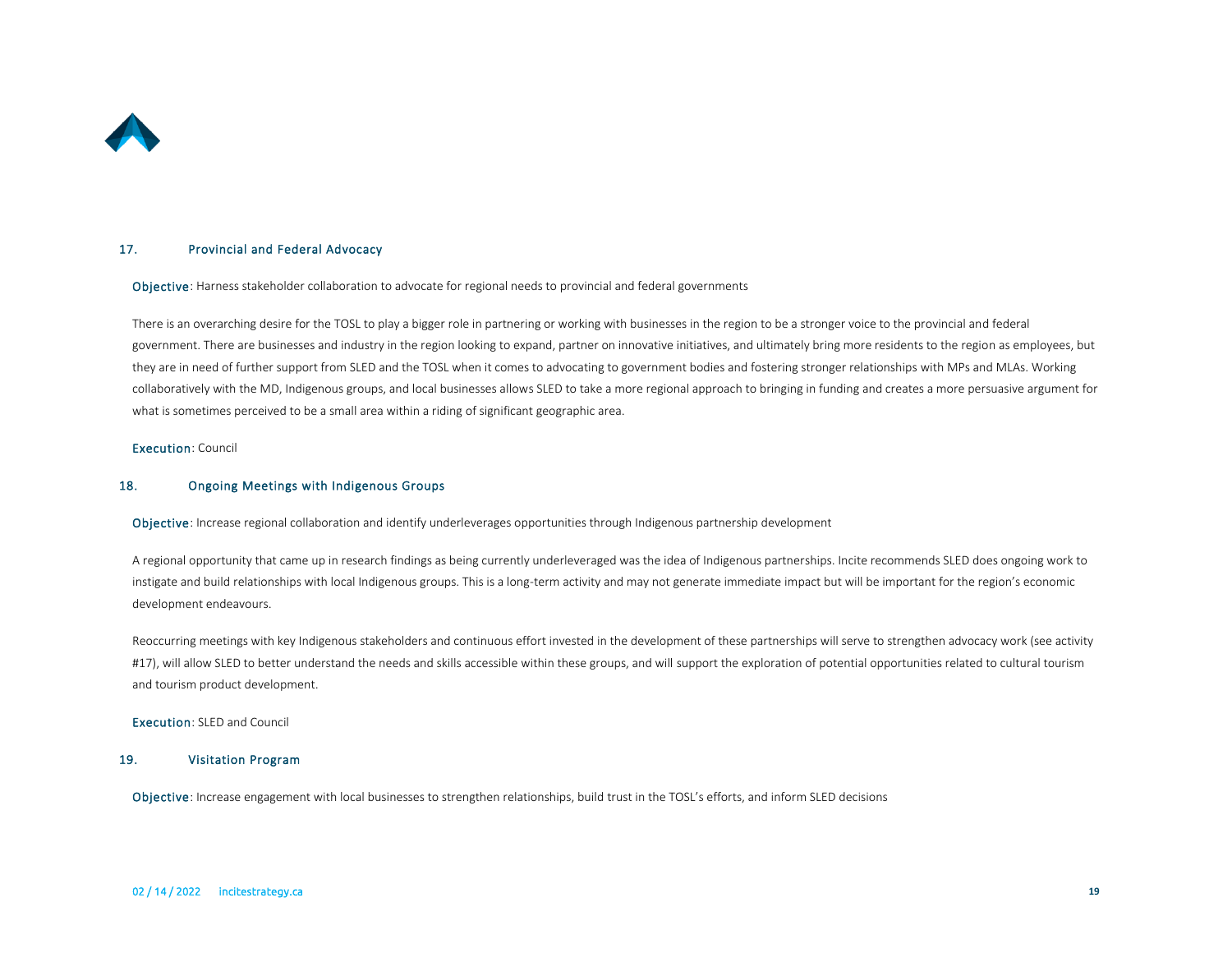

Incite recommends that SLED initiate an informal visitation program to meet with local businesses, groups, and community organizations individually. This program is intended for one of the SLED officers to meet with each local business at their location at least once throughout the year. By taking the time to meet, this program will create a forum for dialogue and discussion around opportunities and challenges in the region and would create a platform for the local market to access SLED's team.

Execution: SLED and BAC

#### 20. Training Research

Objective: To further explore gaps related to training within local businesses triggered by initial research findings

The Business Activity Survey indicated that 53% of respondents are spending the majority of their time developing the skills of current employees and 16% are training new employees. In addition to the development of incentives around training, recruitment, and retention (see activity #10), Incite recommends SLED use the business visitation program (see activity #19) and roundtables (see activity #15) to explore

- Types of tools currently being used for training
- Topics being introduced
- Who is executing the training that businesses are leveraging
- Other training still needed or desired

By identifying the gaps, SLED will be able to identify ways it can further support local businesses in this area.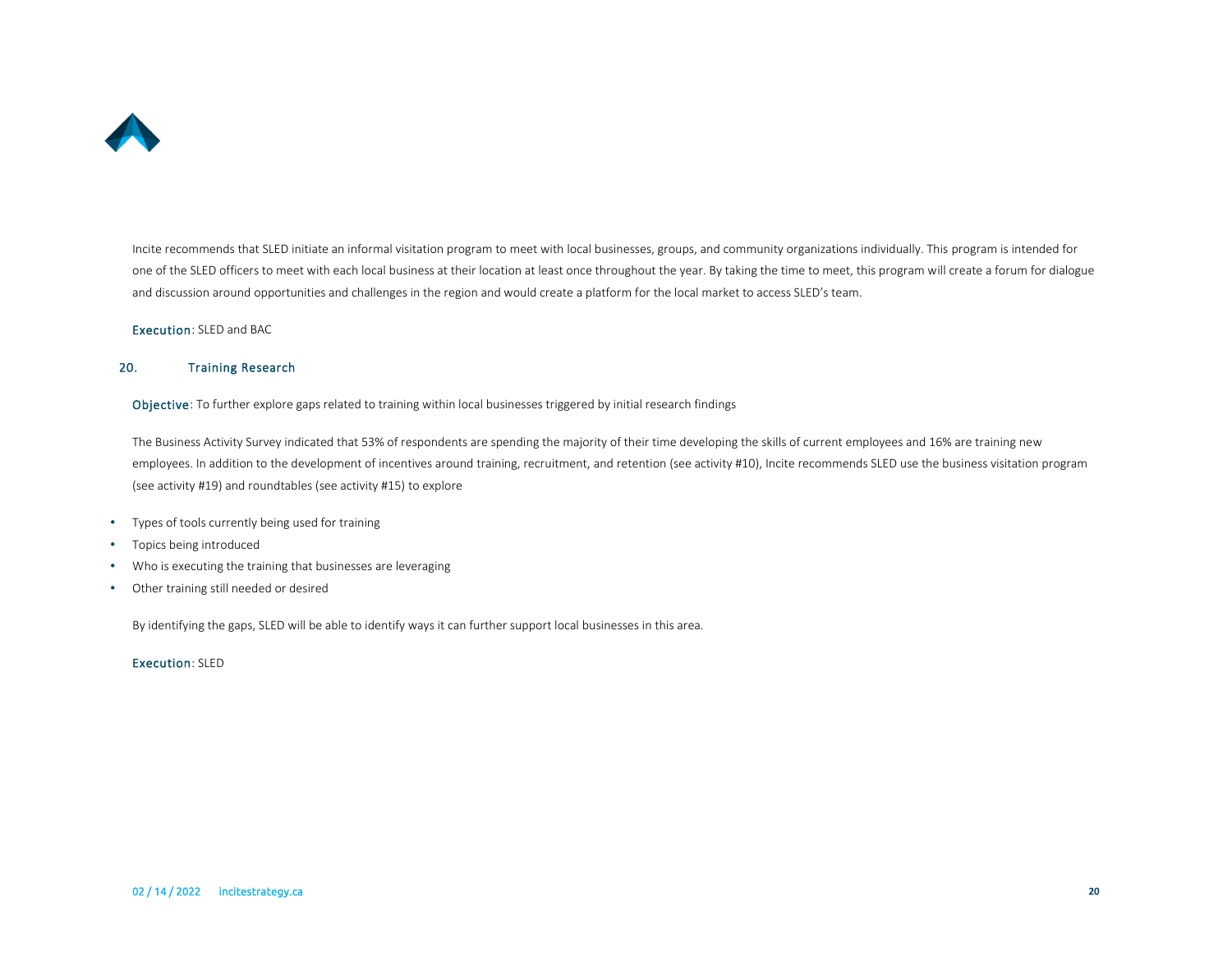

# <span id="page-21-0"></span>Tourism

# <span id="page-21-1"></span>Pillar Priorities

- 4A. Develop and launch a Summer 2021, in-market digital tourism campaign for the region
- 4B. Create foundational elements to promote regional visitation
- 4C. Educate key stakeholders to champion tourism in the region
- 4D. Develop the resources and tools necessary to support local entrepreneurship as it relates to the development of sustainable, year-round tourism product
- 4E. Deliver excellent front-line visitor service experiences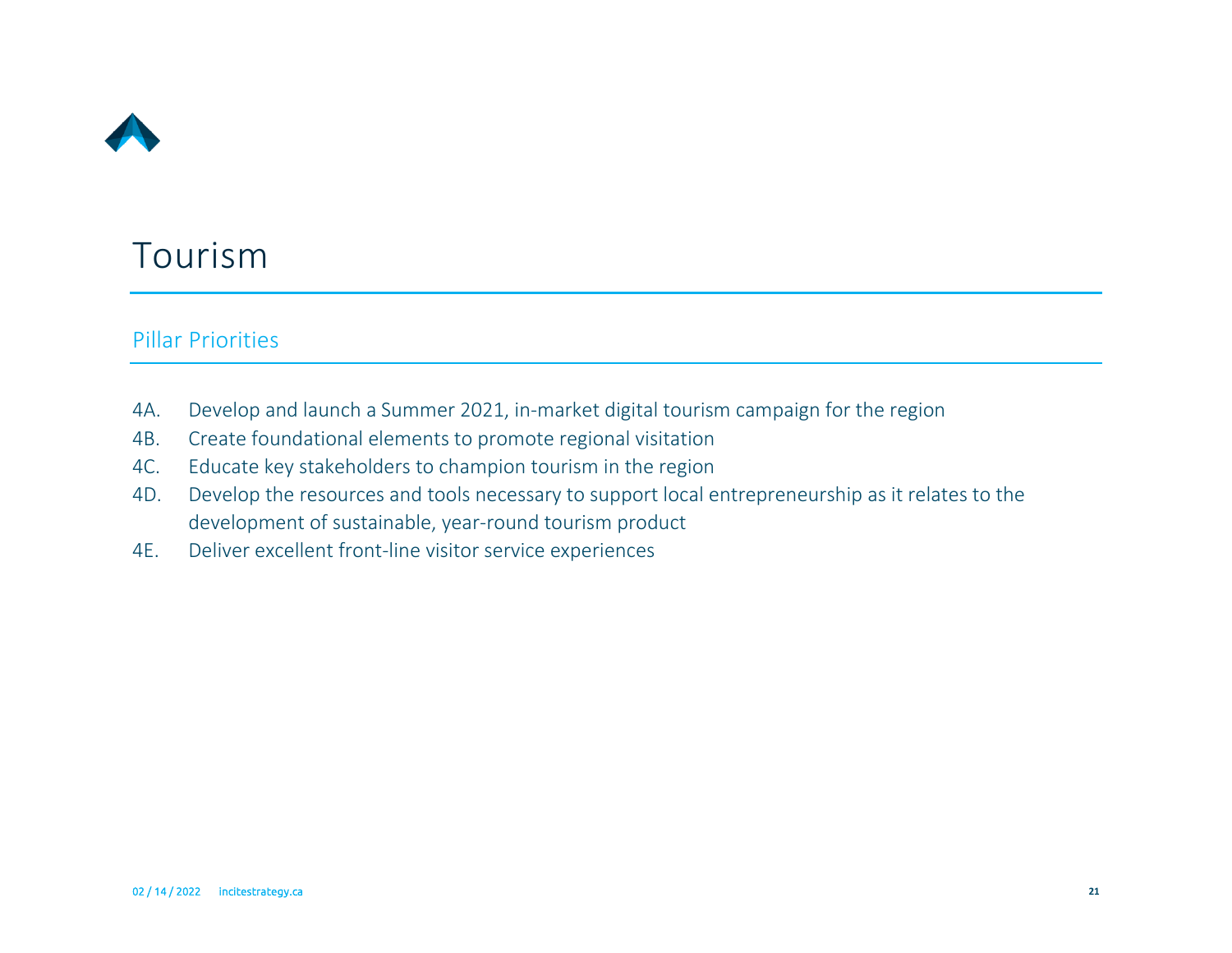

## <span id="page-22-0"></span>Recommended Activities

## Tourism

Priority 4A: Develop and launch a Summer 2022, in-market place brand and tourism campaign for the region

### 21. Develop a Digital Tourism Campaign Concept

Objective: To increase visitation through the summer of 2022 by promoting the region to communities located in northwestern Alberta as well as those located in the metro Edmonton region using SLED's new positioning and messaging

Considering the focus on tourism as a significant opportunity for the region in the coming years, and the fact that increasing visitation often encourages growth in regional residents or the ability for businesses to attract future employees, Incite recommends building a tourism campaign concept that will be used in-market to attract visitors to the region in the summer of 2022. SLED should leverage Travel Alberta's Cooperative Investment Program to acquire funding for this campaign.

In the effort to aligning the region to the new positioning, messaging, and brand experience, Incite will develop a campaign concept to support SLED in creating meaningful connections with target audiences in and around Edmonton, including friends and family of current residents, new visitors, etc. The campaign will also serve to differentiate the region from competing options for weekend road trips. Incite will create a campaign guide outlining the campaign theme, high-level campaign messaging or slogan, desired campaign experience, details around campaign visuals (e.g., indented usage for campaign visuals, colour palettes, typography recommendations), and of the concept in-use. The campaign guide and in-use examples should be used by SLED to work with a third-party provider in building out all necessary materials.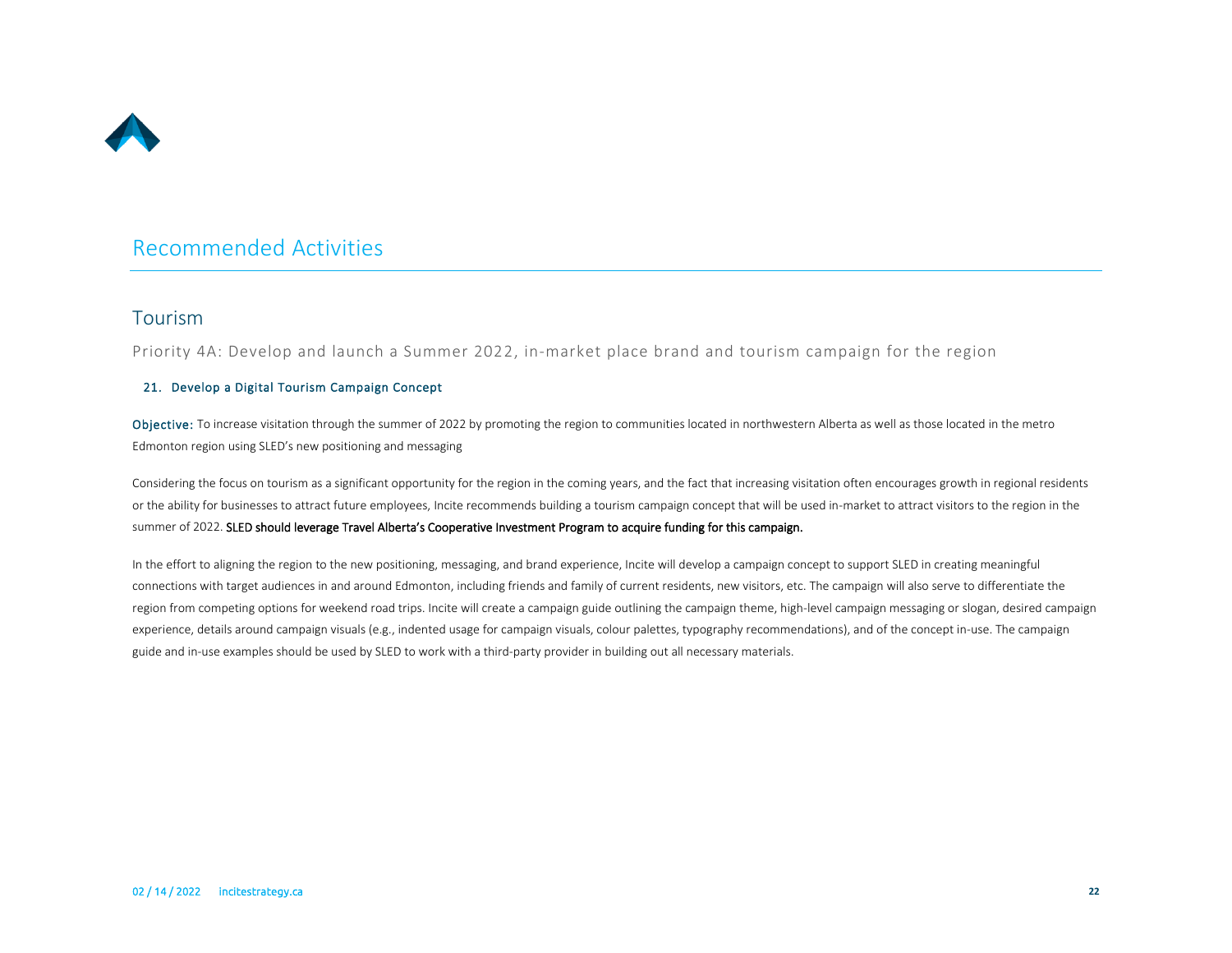

| <b>INCITE'S ROLE</b>                                                            | <b>SLED'S ROLE</b>                                                              |
|---------------------------------------------------------------------------------|---------------------------------------------------------------------------------|
| Meet with SLED to kick off the project and download additional information, if  | Meet with Incite to provide required information                                |
| required                                                                        | Provide feedback on two campaign concepts and select one with which to          |
| Develop two campaign concepts to present to SLED                                | proceed                                                                         |
| Finalize selected campaign concept and develop in-use examples for illustrative | Provide in-use examples to any third-party designers or suppliers supporting in |
| purposes                                                                        | execution and development of materials                                          |

#### Execution: Incite

Incite Deliverables: Campaign guide including theme, high-level campaign messaging or slogan, in-use examples of campaign visuals, and guidance around colour palettes and typography

#### 22. Digital Campaign Collateral and Implementation Tools

Objective: To support the in-market execution of the tourism campaign concept

To bring the campaign to life, a suite of collateral and implementation tools will need to be developed or leveraged based on the overarching campaign concept (see activity #21). Promotional items, materials, and tools should create consistency experience and leverage the messaging, positioning, and brand personality outlined in the SLED brand strategy document. They should also highlight the experiential opportunities the region provides for visitors and prospective residents. The following are examples of collateral or tools that should be developed or leveraged when thinking about in-market implementation:

- Campaign guide (see activity #21)
- Update regional tourism website (see activity #24)
- Digital strategy and plan
- Posting about events that SLED or other organizations are hosting or attending within the community
- Targeted digital advertising (using Travel Alberta funding) at those from surrounding northwestern communities and the Edmonton Metropolitan Region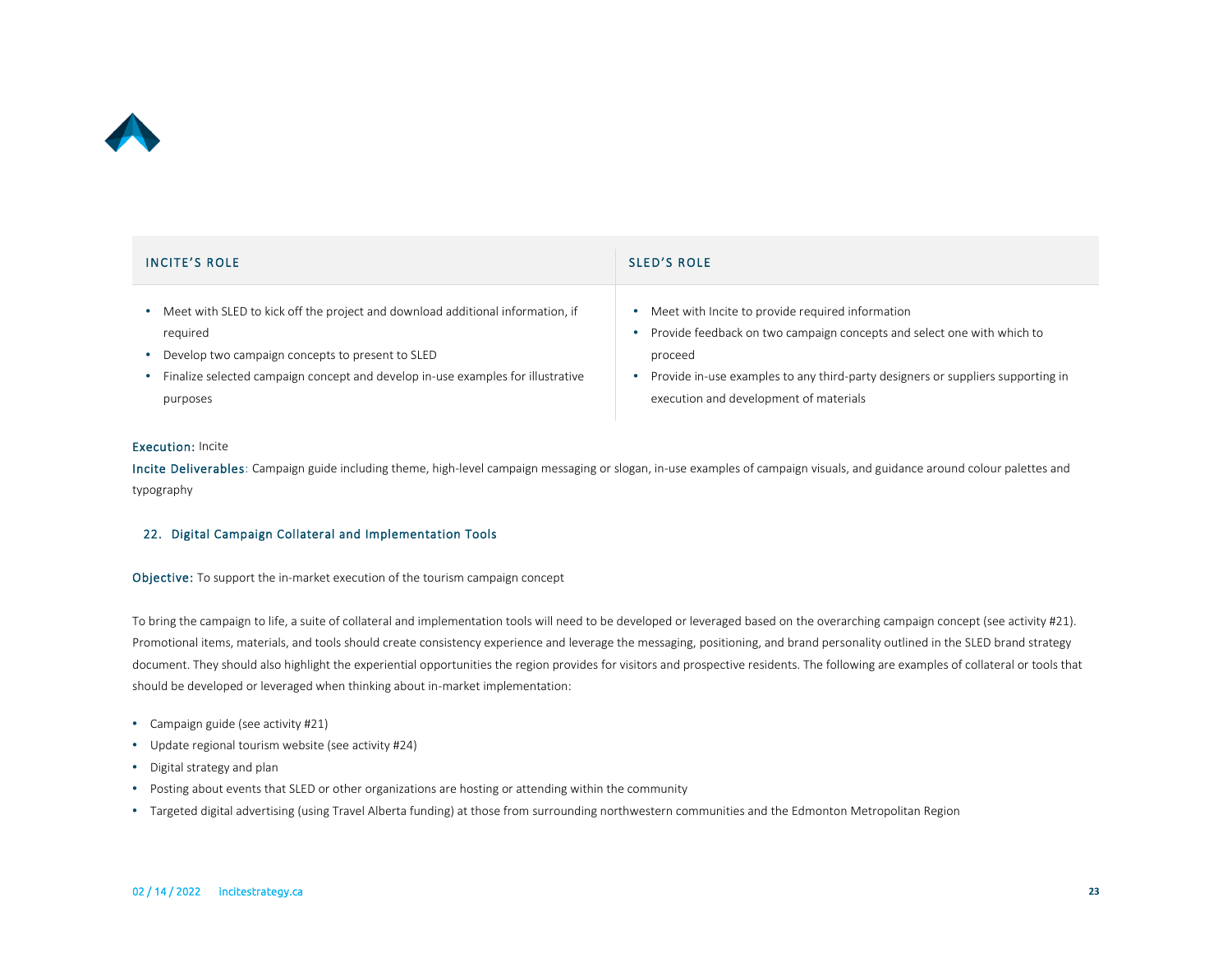

- Creation and dissemination of digital assets such as
	- Imagery of experiences, events, and locations that share the Slave Lake story
	- Quotes or testimonials for use online
	- Images for a Q & A series on social media about the region and its tourism products
- Create and share sample day itineraries that bundle suggested experiences for visitors
- Showcase tour operators in the region or businesses that would be attractive to visitors from Edmonton (i.e., Dog Island Brewing, water sport rentals, camping options, Lesser Slave Lake Bird Observatory, etc.)
	- Potential to collaborate with businesses in the creation of visitor promotions
- Leverage "Things to Do" social influencers in urban areas such as Curiocity in Edmonton and Calgary (on Instagram)
- Encouragement of editorial coverage in urban areas where residents could easily reach Slave Lake on a weekend trip (see activity #23)
- Promotional video to tell the story of the region in a more dynamic and immersive manner (if resources allow)

#### Execution: SLED

#### 23. Editorial Coverage

Objective: To build interest in the idea of weekend trips to the Slave Lake region in-market through media coverage

In addition to digital promotion of the in-market tourism campaign, Incite recommends SLED work to attract the attention of media to gain news or editorial coverage about the region. SLED can do this effectively via the following two methods:

### *Attraction of media influencers and bloggers to the region*

- Invite and hosting significant media influencers and bloggers around the Slave Lake region
	- Will serve to highlight different tourism products in the region and would support the development of positive editorial coverage
	- Media influencers in Edmonton, Grande Prairie, and Athabasca should be considered
- SLED must evaluate the quality of its visitor experience prior to hosting influencers to ensure it will communicate a compelling and consistent regional message
- Level of tourism product development and ability of operators to host a quality experience will need to be evaluated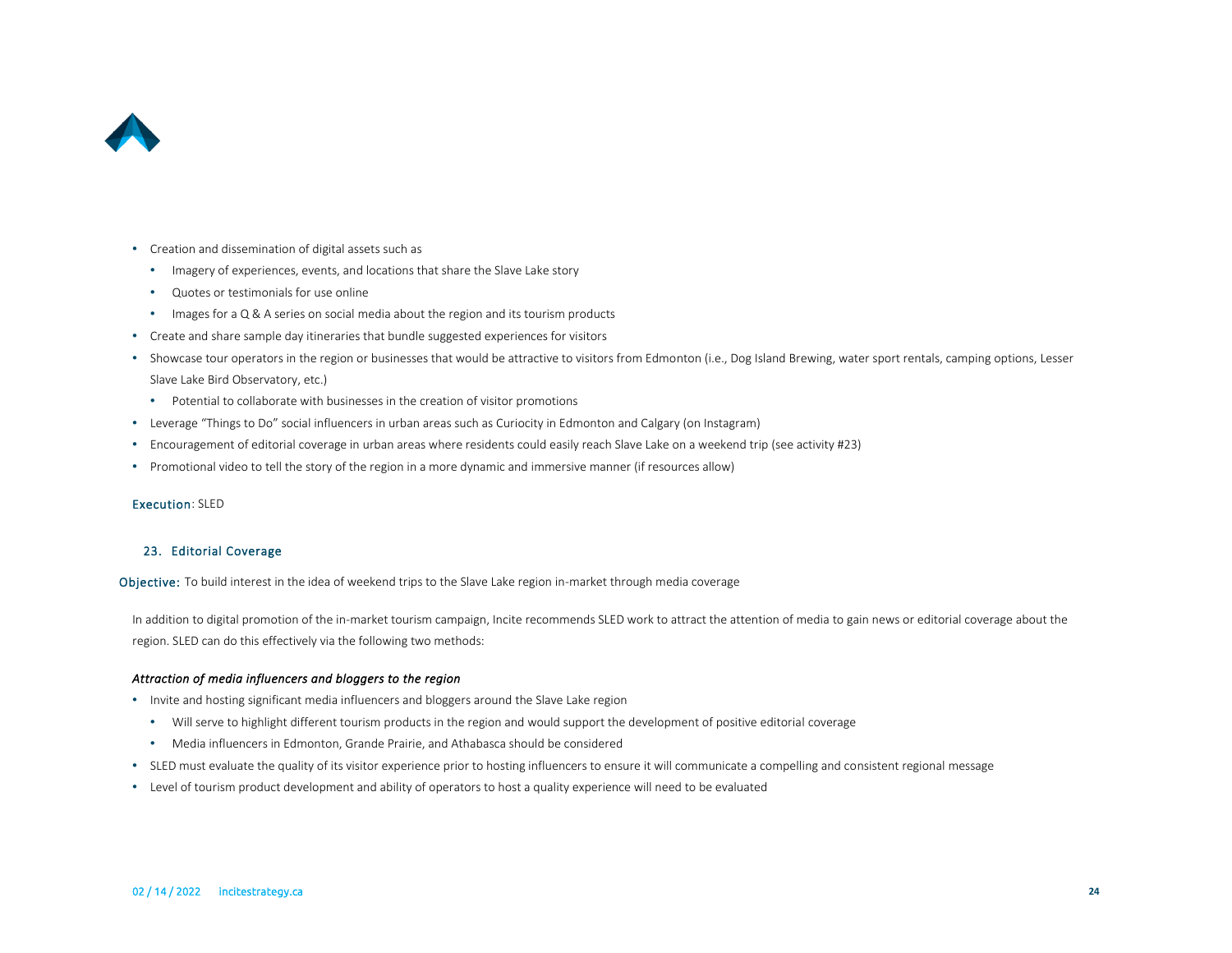

#### *Pitching the regional tourism story to relevant publications in urban areas where residents would be likely to take a weekend trip to Slave Lake*

- SLED identifies publications in which it would like to be highlighted and approached the editors with a pre-crafted story about the region or pitches a story that the publication would write themselves
	- Communicate a sample half-day and full-day itinerary that would be appealing for visitors (e.g., breakfast locations followed by a hike that ends at the brewery where a packed lunch can be arranged)
	- Showcase success stories of local business or organizations (e.g., Dog Island Brewing, Lesser Slave Lake Bird Observatory)
- Could also include or be substituted with paid advertisements
- Publications could include, but are not limited to the following:
	- *AMA Insider* magazine
	- Edify Edmonton
	- Taproot Edmonton
	- Avenue Calgary
	- Roadtripalberta.com
	- *RV Lifestyle* magazine
	- *Canadian RVing* magazine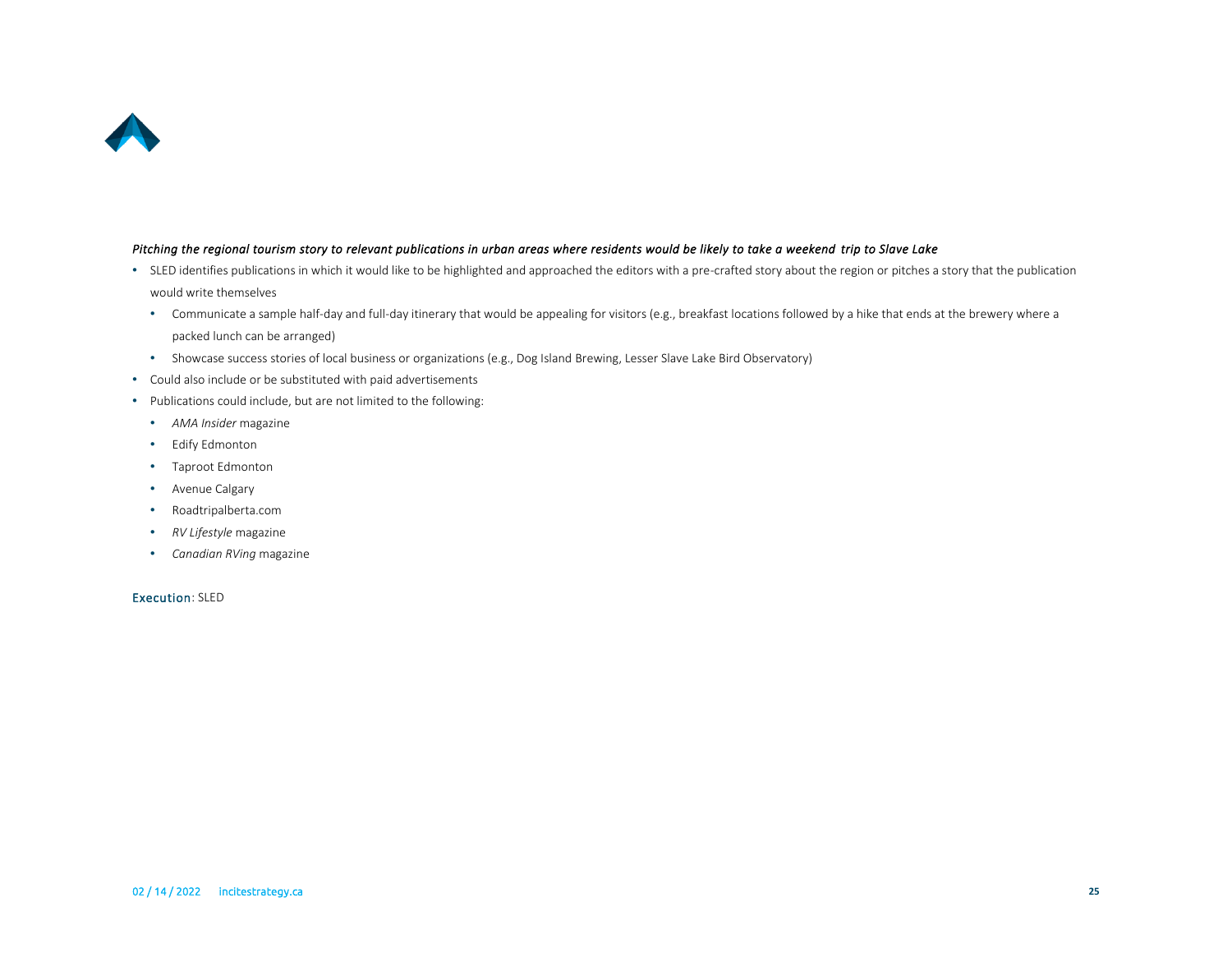

### Priority 4B: Create foundational elements to promote regional visitation

#### 24. Update and Maintain the Town and Regional Tourism Websites

Objective: To ensure the platform for the tourism campaign and the main information source for visitors is aligned with SLED's desired positioning

Incite recommends leveraging the current regional tourism website and updating it for use as the foundation from which to launch the in-region tourism campaign, and as a digital platform to disseminate information for visitors. Since time is of the essence when considering the 2021 tourism season, Incite suggests using the place brand previously developed and updating its messaging to align with the positioning outlined in the SLED brand strategy document.

The following items should be considered when updating and maintaining the site in the long term:

- Assign responsibility to one individual, such as the communications coordinator, to ensure the website stays current and incorporates all relevant tourism information
- Remove aspects of the website focused around "Working in the Region" (i.e., the attraction of businesses) and "Living in the Region" (i.e., attraction of residents), but repurpose any relevant information from "Living in the Region" for tourism and visitation purposes
- Create a stronger tie between the two websites
- Adjust functionality of the website so its user experience is based on addressing visitor needs and pains, rather than business opportunities and economic statistics
- Update messaging so it is focused on the positioning and KVPs laid out in the SLED brand strategy
- Include 3-4 sample itineraries for visitors based on seasonality, indoor vs outdoor activities, location, etc.
- Include new photography that is sourced locally and is of the region itself. Use this photography to showcase local areas to explore, businesses to visit, and individuals and their stories (see activity #26)
- Update 'Things to Do' and 'Where to Eat' after Tourism Product Audit (see activity #29) to ensure all opportunities are highlighted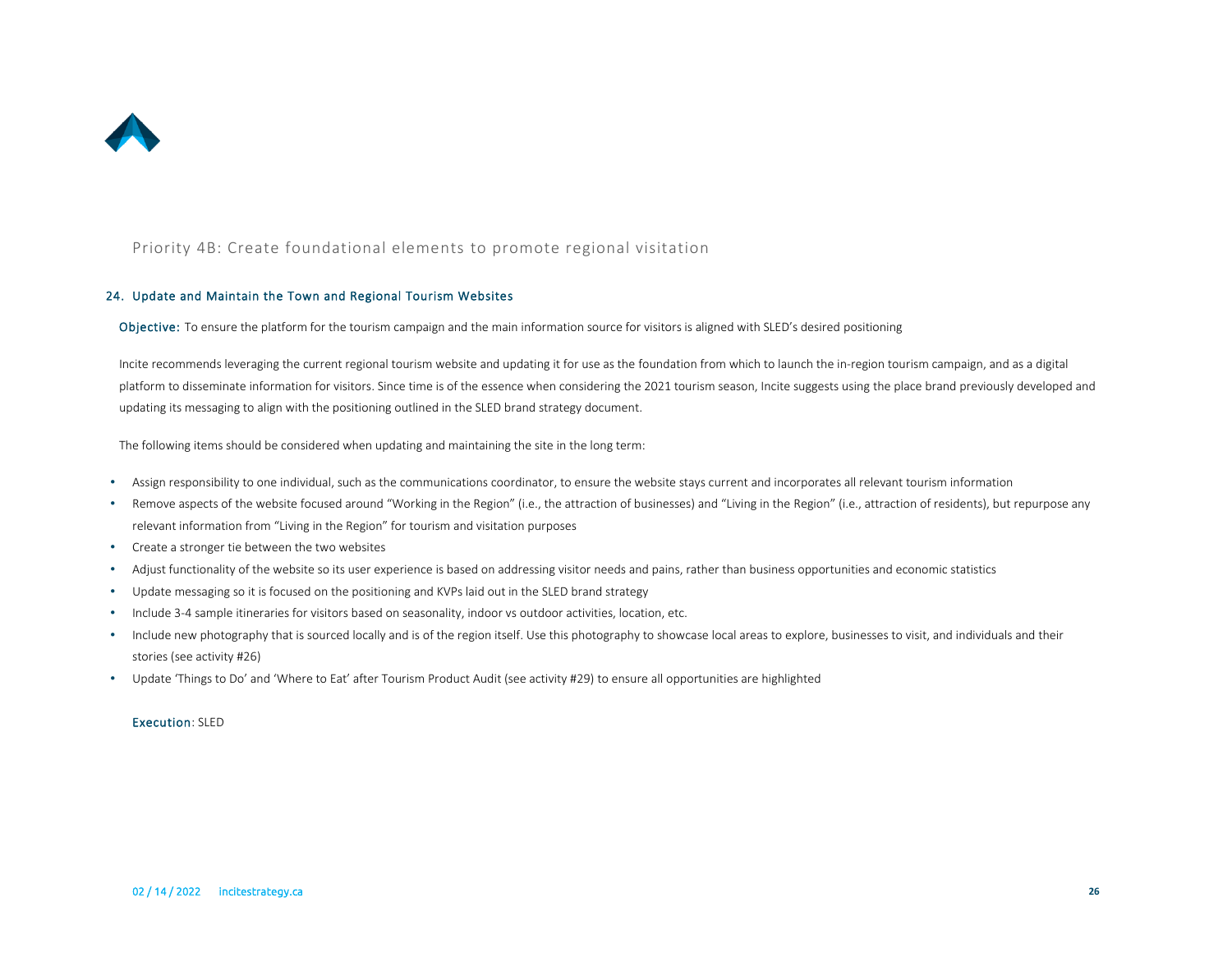

#### 25. Source Regional, High-Resolution Photography and Video Content

Objective: To support a compelling regional narrative by providing visual assets that reinforce the desired tourism and brand experience

SLED will need to have a robust collection of assets for in-market promotion and for the execution of other activities such as the ambassador program (see activity #28) and VIC toolkit (see activity #31). By performing an asset audit, SLED can identify where there are gaps, noting where additional photography and video content is required. Developing an inventory list will allow for the classification of assets based on the area, type of tourism activity, or medium, they should be used for.

Once gaps in the inventory list are identified, SLED will need to build a comprehensive asset library to ensure SLED's brand strategy, desired regional brand experience, and messaging are conveyed visually while reflecting the region's strengths.

The following are ways SLED may acquire additional visual assets:

- Put a call out to local businesses and tourism operators for high-quality photos and video footage that highlight the region, its people, and tourism activities
- Hire a local photographer to capture key images to be used on the slavelakeregion.ca website and TOSL's slavelake.ca website
- Create a social media contest asking residents and visitors to source or provide their best photos of the region in competition for a prize

Images must be high-resolution and should consider the following:

- Feature in-region tourism experiences
- Highlight individuals who are showing positive emotions
- Picturesque views of the region
- Marquee events focused on people that also showcase diversity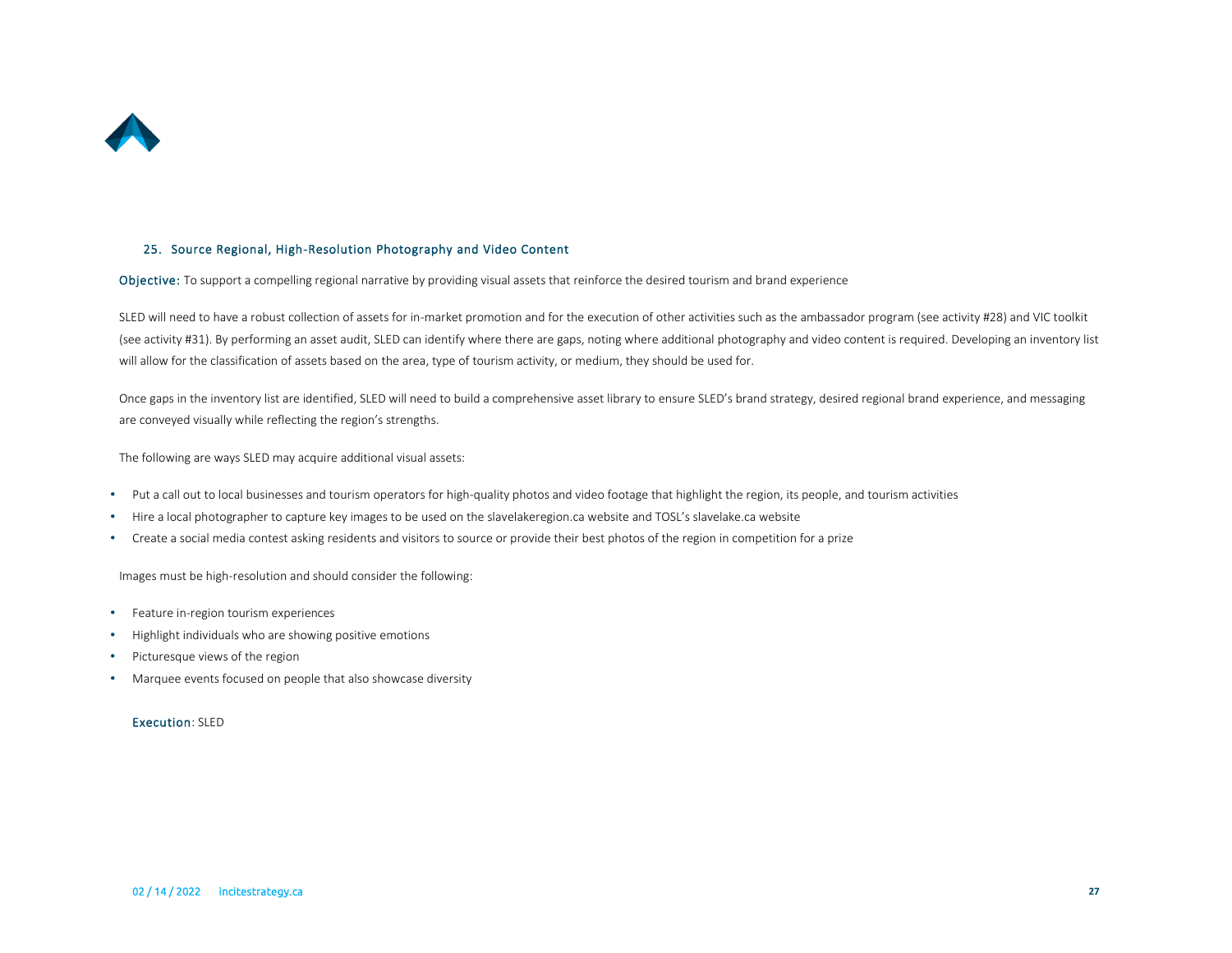

### Priority 4C: Educate key stakeholders to champion tourism in the region

#### 26. Formalize partnership with the Slave Lake Tourism Society

Objective: To improve communication and collaboration with the Tourism Society

In the effort of improving communication and collaboration with the Slave Lake Tourism Society, discussions should be held around creating a permanent member seat for the Town's EDO to occupy. By formalizing this partnership between the Town's EDO and tourism lead and the Tourism Society, a more consistent approach will be created to sharing and collaborating on tourism initiatives in the Town and region overall. Further to this, space in each meeting agenda should be saved for the Town's EDO to provide an update on relevant economic development and tourism initiatives and activities.

#### 27. Pre-Season Tourism Roundtable

Objective: To communicate the new brand strategy to stakeholders and support consistency in the strategic integration of key messages in-region and in-market

In the effort to relay the tourism-related research findings and brand strategies adopted by SLED, and to elevate the overall regional experience through increased consistency in messaging, community engagement efforts should occur at a regional level, Incite recommends re-connecting with local tourism stakeholders (operators and hospitality-focused businesses) through a pre-season tourism roundtable session. There, SLED will articulate what was heard during economic development research, to share the strategic decisions that have been made by SLED and create alignment around future tourism initiatives. This session will serve to increase momentum and harness existing but underutilized tourism resources, where available.

Aside from tourism operators and hospitality-focused businesses, key players in the tourism industry should also be invited, including but not limited to, Travel Alberta, Alberta Parks, Indigenous Tourism Association of Canada (ITAC), Slave Lake Visitor Information Centre, Slave Lake Tourism Society, Slave Lake Chamber of Commerce, Lakeside Leader, sport associations, etc. Through these sessions, SLED will be able to:

- Share high-level tourism research findings and new, regional positioning and messaging
- Communicate strategic priorities within the newly established tourism pillar and intentions for tourism in the region
- Communicate tourism's role as it relates to economic development and action items to be undertaken over the coming year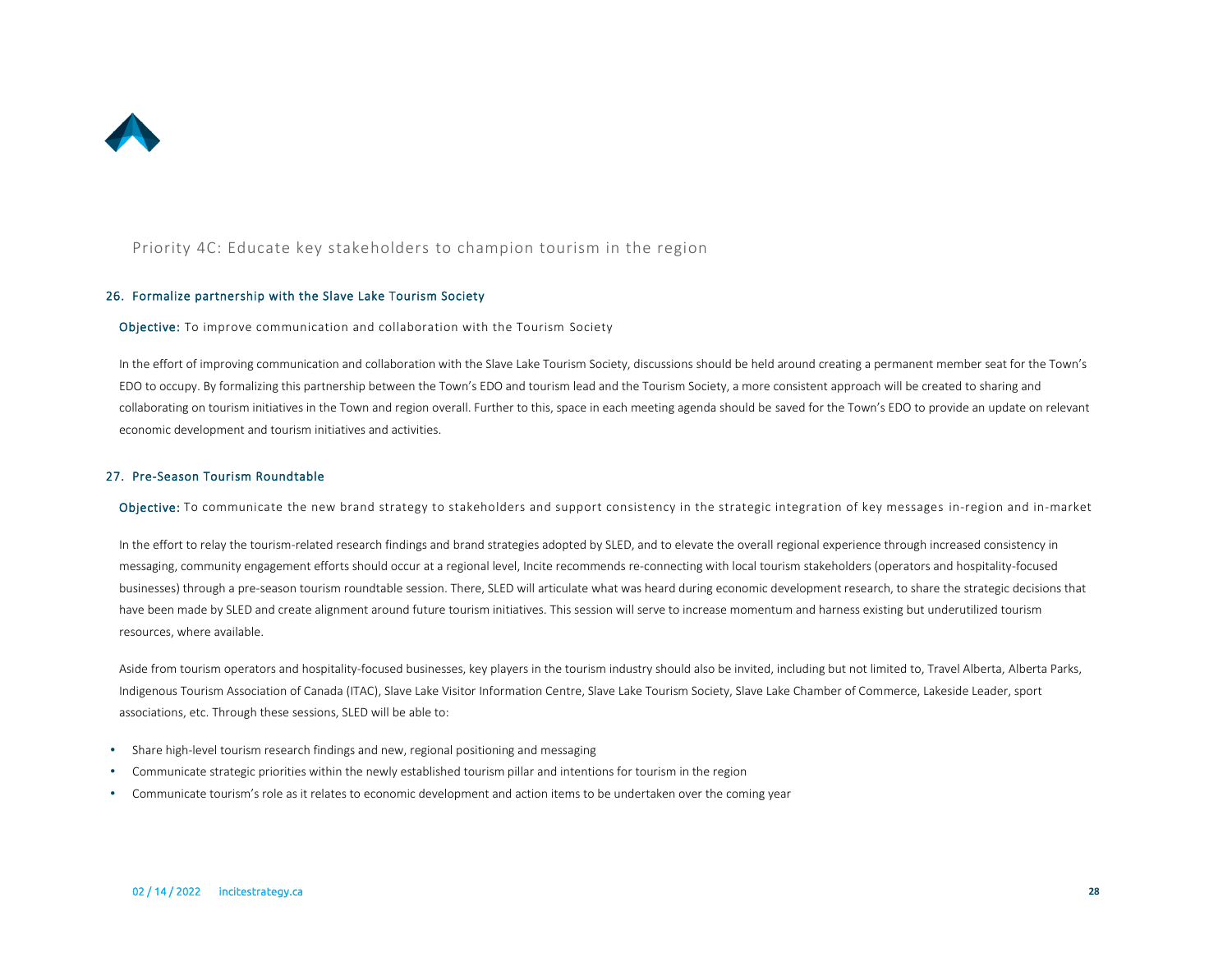

- Call out ways in which SLED will support and encourage entrepreneurs who are interested in partnering for the purposes of product development
- Launch the in-market tourism campaigns
- Communicate KPIs around tourism initiatives
- Engage in valuable dialogue with stakeholders
- Identify ambassadors to be leveraged for the formalized program (see activity #28)

#### Execution: SLED

Priority 4D: Develop the resources and tools necessary to support local entrepreneurship as it relates to the development of sustainable, year-round tourism product

#### 28. Tourism Product Audit

Objective: To identify gaps in the tourism experience that local operators, businesses, and stakeholders are able to provide to visitors

In order to have a current understanding of the gaps and opportunities for tourism product and operators in the region, an audit should be conducted to provide an updated assessment of the needs, capabilities, and interests. As the past year has caused considerable disruption to many businesses, an up-to-date database of tourism products and operators in Slave Lake and the region should be created to identify areas where the region is lacking as it looks to develop an experiential visitor journey.

The findings of this audit should be leveraged during discussions with tourism stakeholders, ambassadors, and entrepreneurs to articulate where there are opportunities for development and growth that can be realized by creating sustainable, year-round tourism products. This will help guide the tourism activities of SLED in attracting and assisting potential tour operators as they look to bring new product to the market.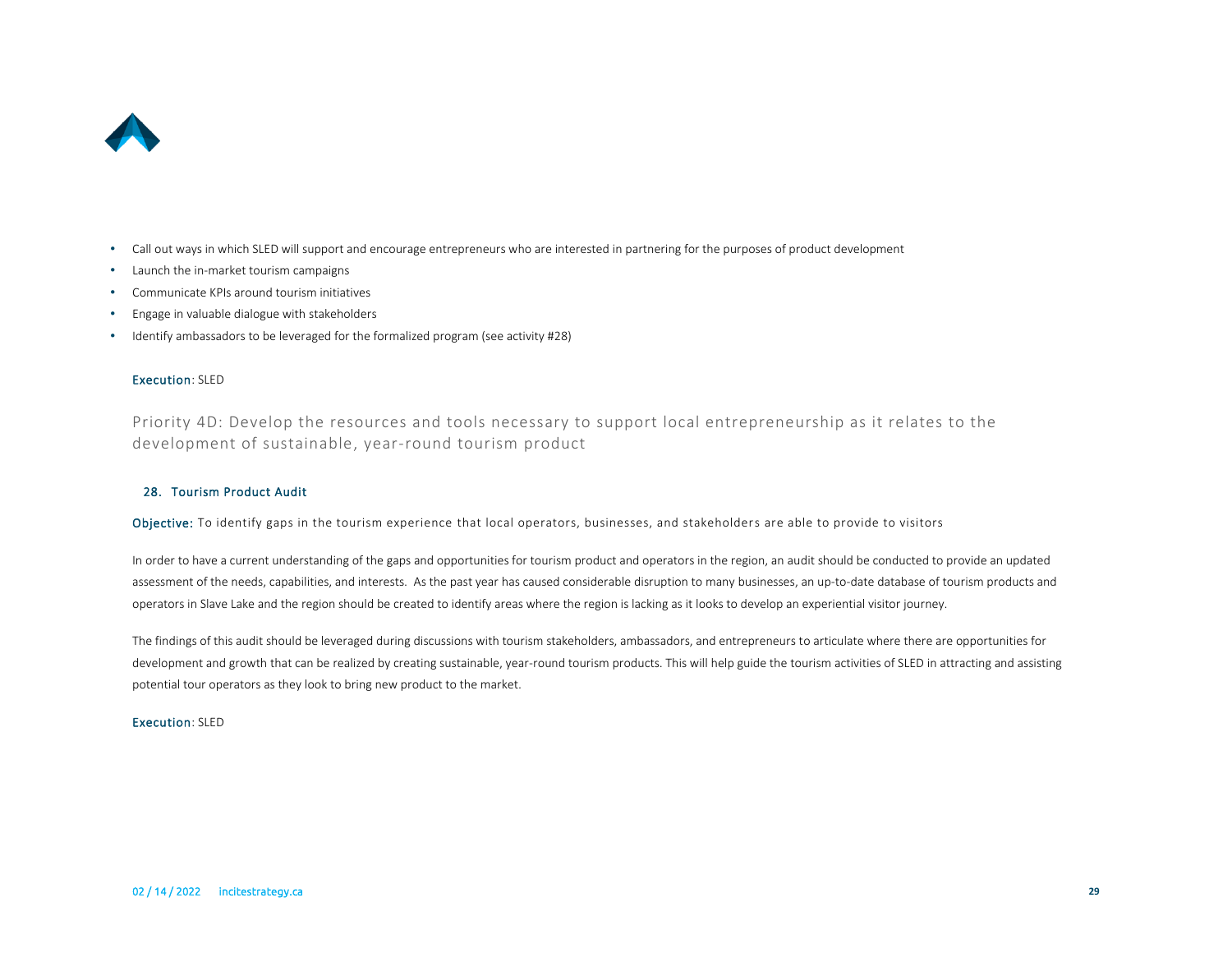

#### 29. Indigenous Tourism Product Development

Objective: To determine possible Indigenous experiences that could be used as tourism opportunities as well as identify underutilized capabilities and resources that would add to regional tourism development as a whole

Research revealed opportunities for SLED to deepen its engagement with First Nations groups in the region and leverage these partnerships to better understand regional needs and identify ways the groups can work together and find synergies to grow economic development in the region. As a result, Incite recommends SLED capitalize on the opportunity to further develop relationships with local Indigenous communities and work with the leaders and members of Sawridge First Nation and other local Indigenous groups to augment this unique regional visitor experience.

These efforts should include, but not be limited to:

- Collaborative discussions to identify stakeholders that are interested and well-positioned to launch tourism product(s) in Slave Lake ad the region
- Determine how to encourage the involvement of Indigenous groups with regional tourism efforts
- Leverage the findings of the tourism product audit (see activity #29) to identify gaps in the tourism experience that Indigenous groups, stakeholders, or businesses may be able to help fill
- identify opportunities for building capacity in Indigenous cultural products that could be brought to market

Since much of this process will be built on relationship development, trust, and time, this will be an activity that will rely heavily on the guidance and expertise of Indigenous leaders and other SLED stakeholders who have a deep understanding of the region's Indigenous groups.

#### Execution: SLED

Priority 4E: Deliver excellent front-line visitor service experiences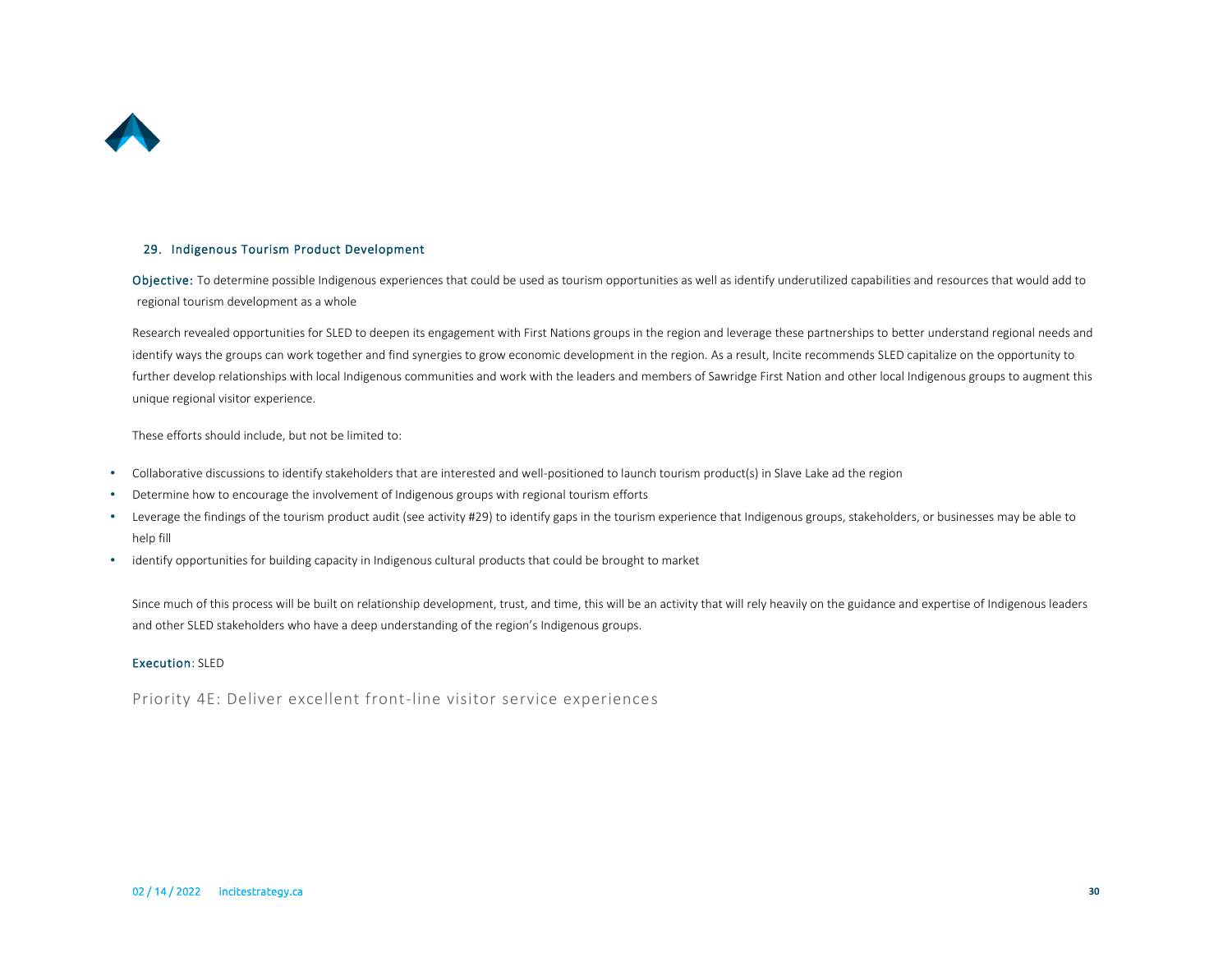

#### 30. Visitor Information Centre (VIC) Toolkits

Objective: To ensure visitors are equipped with the information they require for a smooth experience and that the regional positioning and value is wellarticulated

Research revealed that stakeholders feel there is not one consistent place that visitors, or those looking to move to the region, can go to source information about things to do, facts about the region, important contact information, restaurants, lodging, etc. As a result, Incite recommends SLED create a visitor toolkit which will increase the consistency of messaging to those visiting the region and will serve to promote local businesses and tourism products that are looking to grow.

The VIC toolkit should include, but not be limited to, the following:

- Key messages about the region (as defined in the brand strategy)
- Facts and stats about the region
- Things to do or see, including suggested routes or weekend itineraries
- Events or tournaments happening in the region
- Relevant maps or wayfinding
- Contact details for regional hospitality partners

The toolkit should be provided to the following stakeholders:

- Visitor Information Centre and other tourism outlets in the region
- Business who are often bringing prospective employees to the region
- Residents that want to share with visiting friends and family

This package will act not only as an educational resource but also as a reference for those looking to host and entertain family and friends in the Slave Lake region.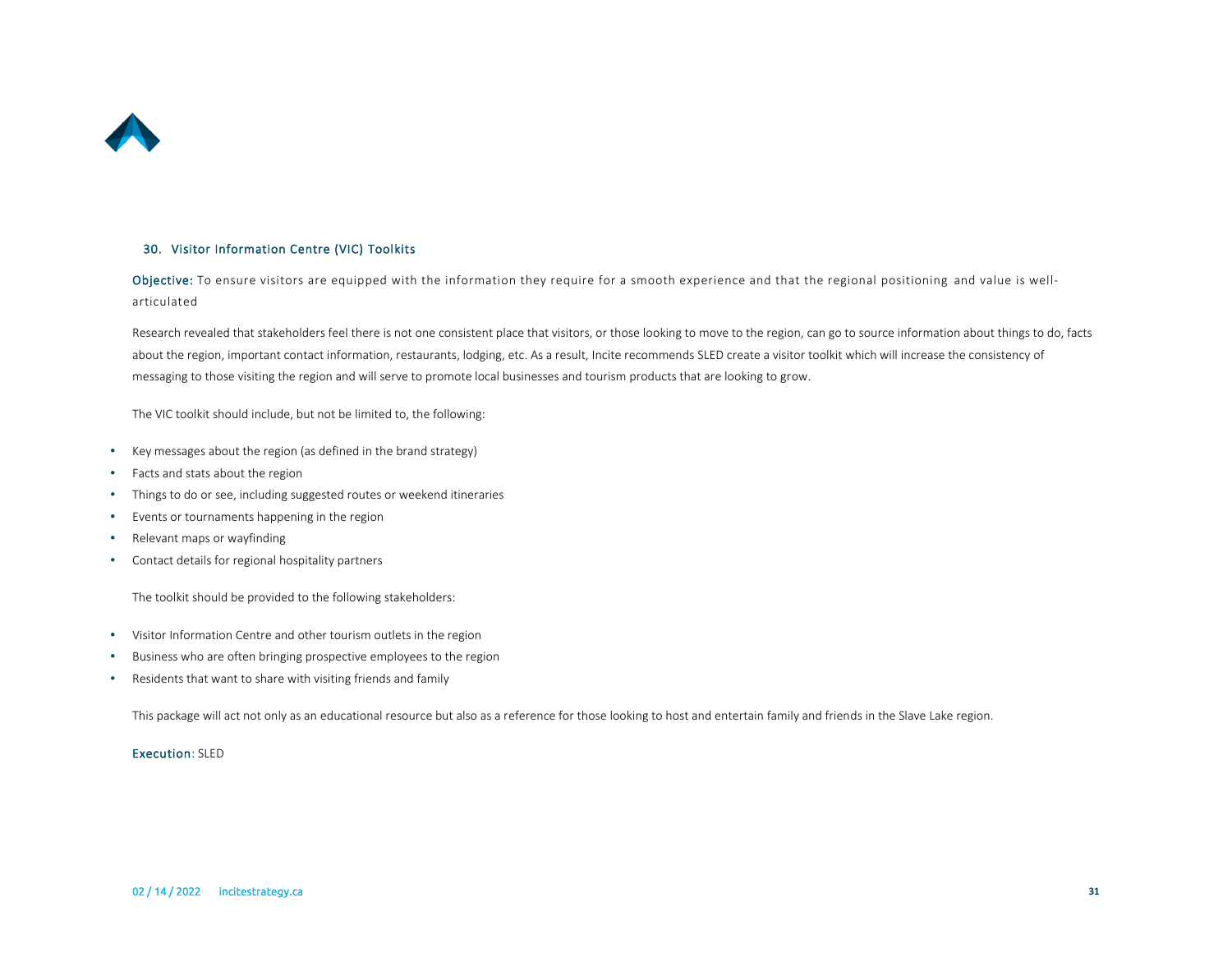

#### 31. Activate Visitor Information Centre (VIC) Team

Objective: To maximize the time and efforts of the VIC staff team

To better utilize the staff that are employed to work at the VIC seasonally, a review of their current roles and responsibilities should be conducted with the intention of increasing the scope of work these individuals are provided with. Additional areas of responsibility that should be considered include:

- Conducting FAM tours with prospective investors and media outlets
- Conducting annual surveys with local tourism-focused businesses

The outcome of this review should be recommendations with which to enhance the scope of work for the VIC staff and their ability for tourism to achieve its annual objectives.

## For Future Consideration

The following are activities that Incite recommends would be beneficial for SLED's tourism efforts in the future but have been de-prioritized based on the limitations of available resources.

#### 32. Re-establish a Slave Lake Destination Marketing Organization (DMO)

A DMO plays a key role in the long-term development of destination and harnesses required resources, expertise, and funding on order to drive the overarching tourism strategy for a region. Incite is aligned with the previous recommendations of the 2016 Tourism Strategy in recommending that SLED establish a DMO for Slave Lake and the region in order to lead and champion tourism efforts moving forward.

#### 33. Implement a Destination Marketing Fund

Incite reviewed the Slave Lake Tourism Strategy provided to the Tri-Council Economic Development Committee in 2016 and agrees with the recommendation of re-instituting a Destination Marketing Fee that will collaboratively create sustainable revenue sources for ongoing tourism efforts.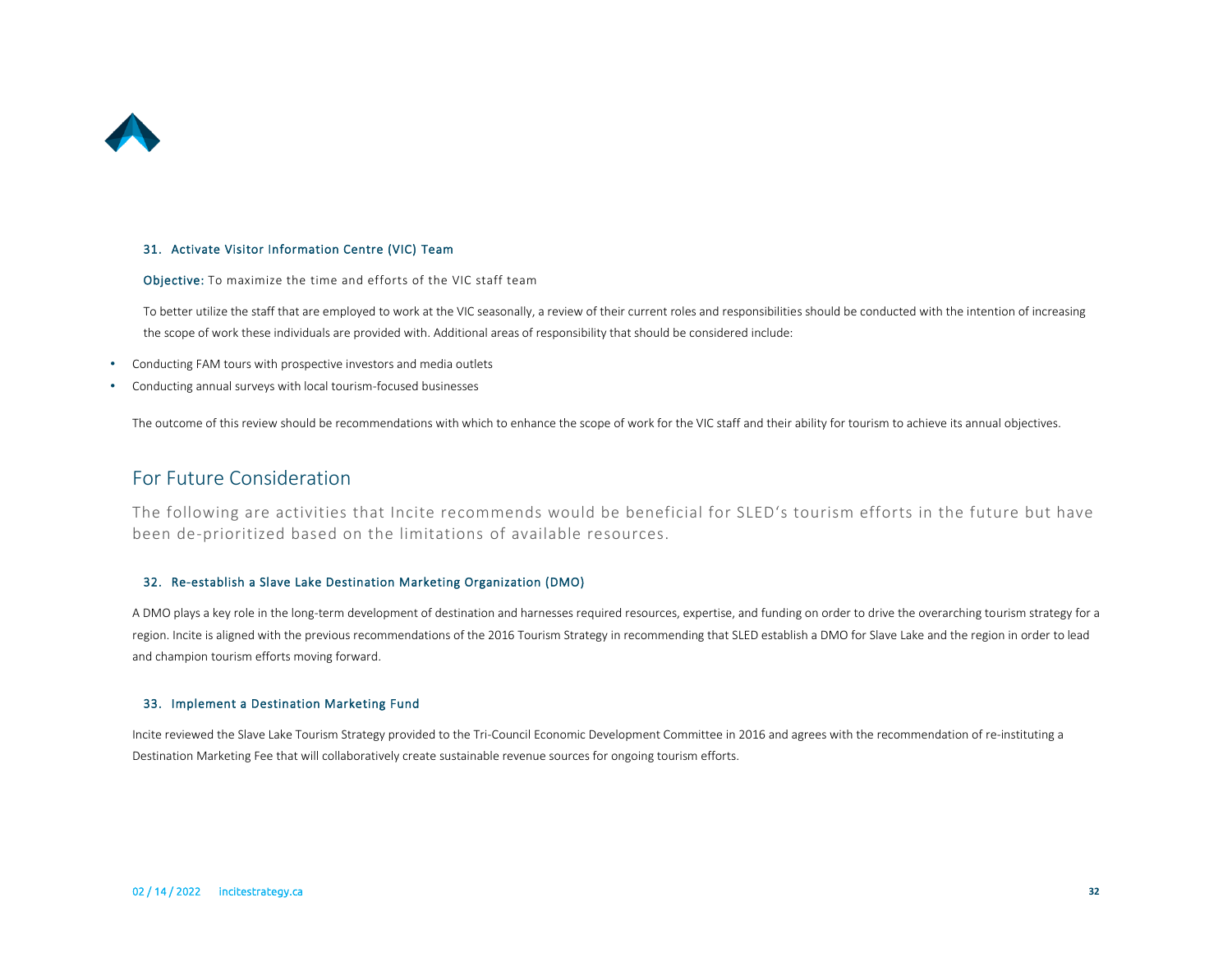

#### 34. Establish and Promote FAM Tours

Incite recommends that SLED work with local operators to deliver customized, easy-to-replicate, and high-touch familiarization (FAM) tours to host potential tourism operators, prospective new residents, and prospective investors in the region. This process should identify stakeholders who will play a role and which attractions should be highlighted and/or toured, providing SLED with the opportunity to work closely with these individuals and organizations involved in determining new and improved ways of elevating the FAM tour experience. Such efforts will also tie in with priorities mentioned for the Business, Investment, and Labour Attraction pillar.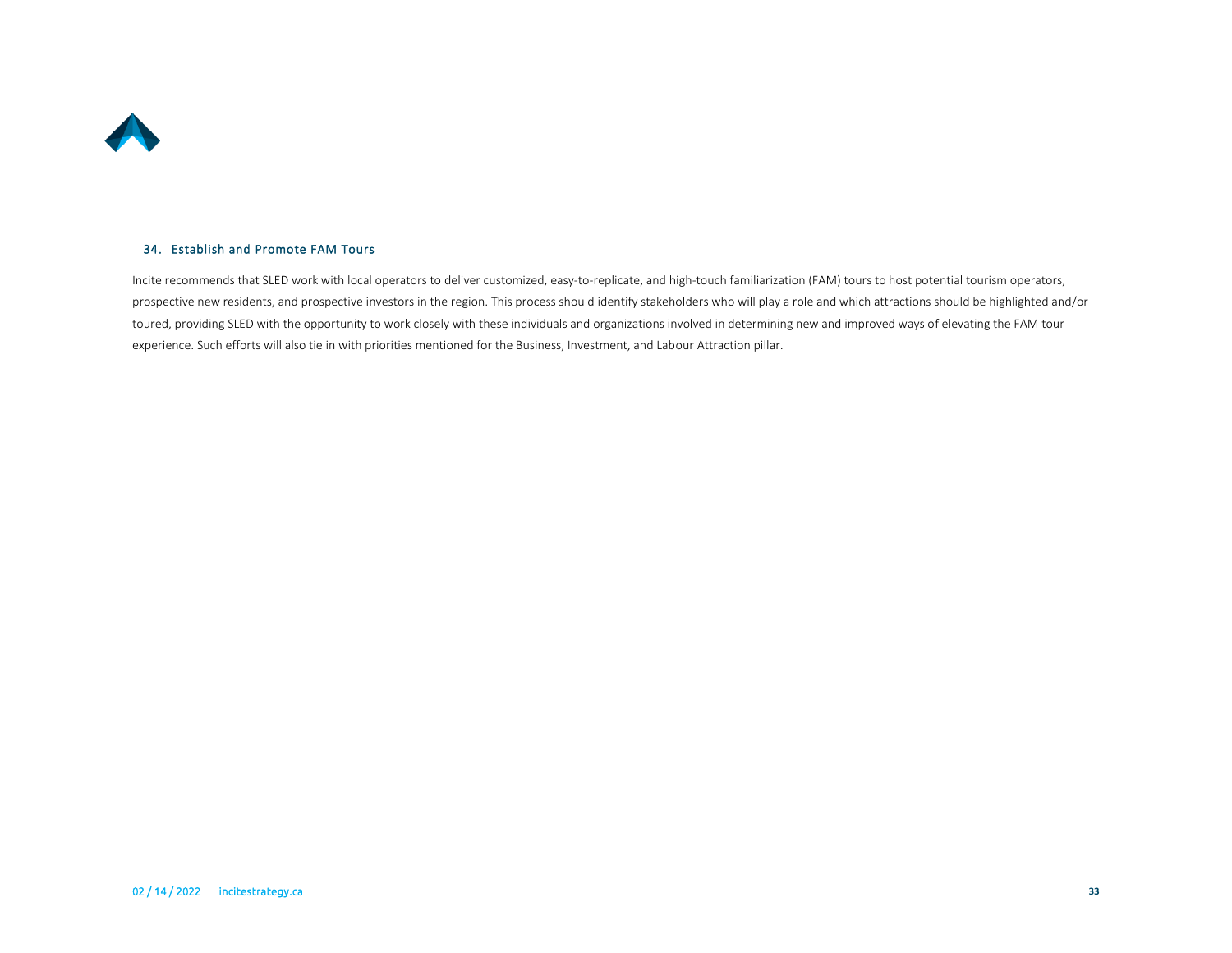

# <span id="page-34-0"></span>Timelines

See SLED Action Plan Timelines.xls, provided as a deliverable alongside this document.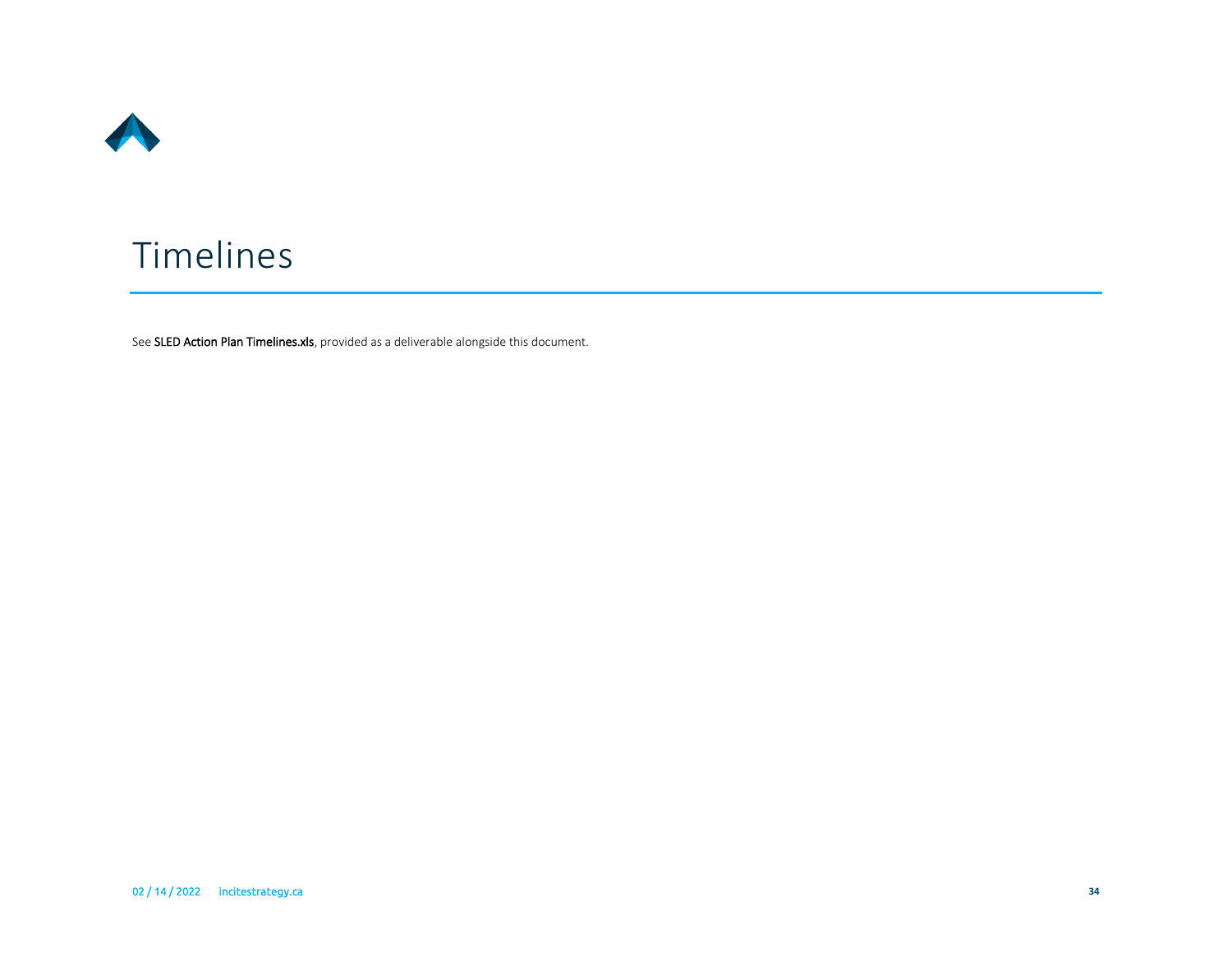

# <span id="page-35-0"></span>Budget

Please note that all costs may change given significant changes to the nature, scope, or deliverables of the project. Incite fees do not include GST. Budgeted amounts and third-party expenses are estimates only. This is not a contract. The below information can only be current within 30 days of posted date.

| <b>ACTIVITIES</b>                                                   | <b>INCITE FEES</b> | APPROX. SLED & 3RD PARTY<br><b>EXPENSES</b> |
|---------------------------------------------------------------------|--------------------|---------------------------------------------|
| 1. New Visual Identity for the TOSL                                 | \$31,000-\$55,000  |                                             |
| 2. Hire Economic Development Officer                                |                    | \$85,000 (annually)                         |
| 3. State of the Region Event                                        | \$20,000           | \$10,000-\$15,000                           |
| 4. Impact One-Pager                                                 |                    | \$3,000                                     |
| 5. Customer Service Video - Ambassador Initiative                   |                    | \$5,000-\$10,000                            |
| 6. Sector Profiles (complete)                                       | Complete           |                                             |
| 7. Gather, Update, and Publish Data in Centralized Location         |                    |                                             |
| 8. Inventory of Public & Private Land                               |                    | \$15,000                                    |
| 9. Formalize and Promote Business Licensing Process                 |                    |                                             |
| 10. Incentive Levers                                                |                    | Cost of supporting incentives               |
| 11. Investor Touch Point Analysis                                   | \$10,000           |                                             |
| 12. Retail and Services Market Analysis                             |                    | \$10,000-\$20,000                           |
| 13. Business and Investment Attraction Toolkit                      |                    | \$2,000-\$5,000                             |
| 14. Top 20 Retail and Services List                                 |                    |                                             |
| 15. Explore Implementation of Transportation Survey Recommendations |                    |                                             |
| 16. Host a Local Business Advisory Council                          |                    | \$500                                       |
| 17. Provincial and Federal Advocacy                                 |                    |                                             |
| 18. Ongoing Meetings with Indigenous Groups                         |                    | \$1,000                                     |
| 19. Visitation Program                                              |                    |                                             |
| 20. Training Research                                               |                    |                                             |
| 21. Digital Campaign Concept                                        | \$20,000           |                                             |
| 22. Tourism Digital Campaign Collateral                             |                    | \$40,000                                    |
| 23. Editorial Coverage                                              |                    | \$3,000                                     |